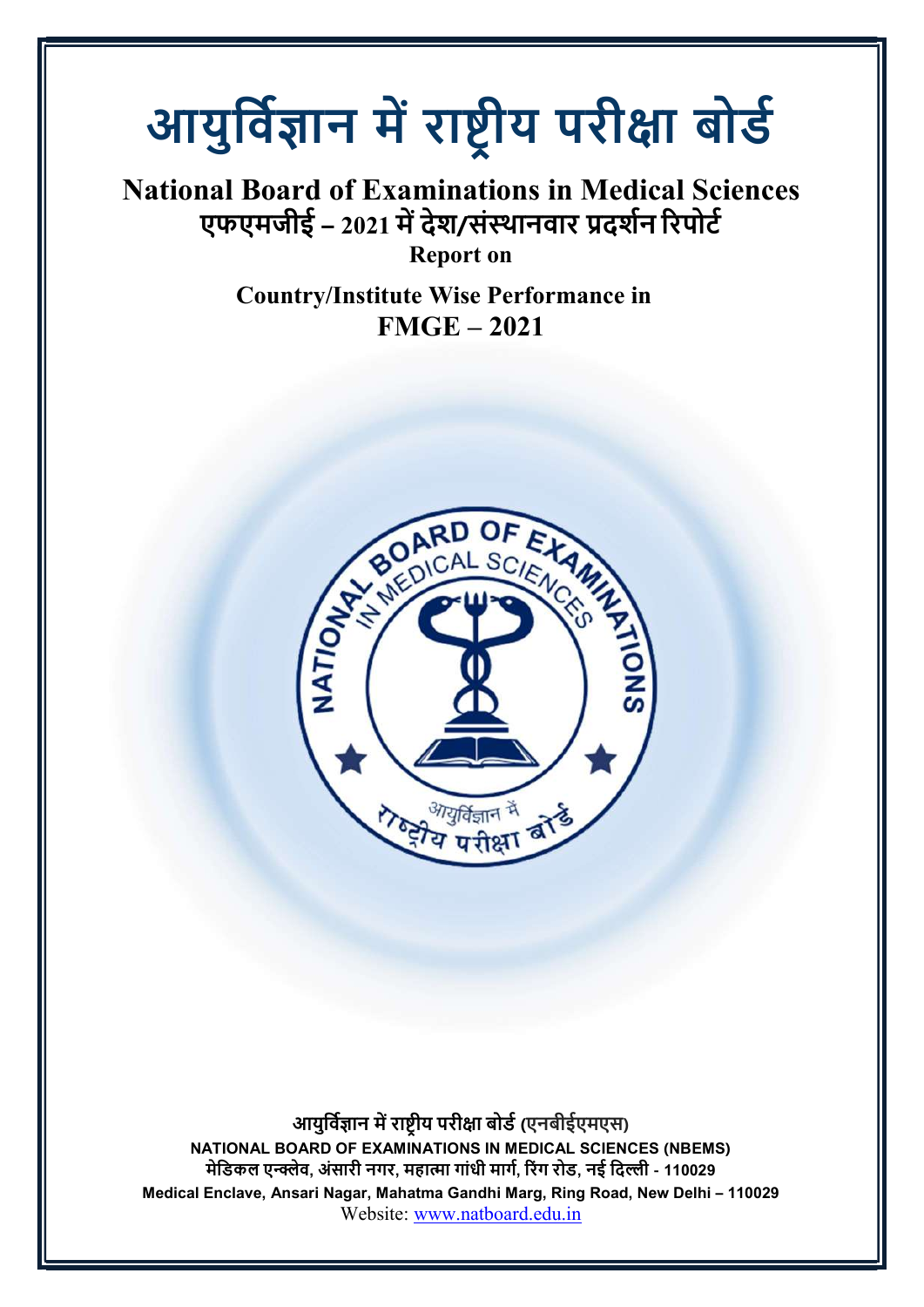| Country/University/Institute/College Wise Performance in FMGE - 2021 |                                                                       |                |                   |         |  |
|----------------------------------------------------------------------|-----------------------------------------------------------------------|----------------|-------------------|---------|--|
| <b>Name of Country</b>                                               | <b>Name of University/Institute/College</b>                           | Appeared #     | <b>Total Pass</b> | Pass %  |  |
| <b>ANTIGUA AND</b><br><b>BARBUDA</b>                                 | METROPOLITAN UNIVERSITY COLLEGE OF<br><b>MEDICINE</b>                 | $\overline{7}$ | $\overline{2}$    | 28.57%  |  |
|                                                                      | ARMENIAN RUSSIAN INTERNATIONAL<br>UNIVERSITY MKHITAR GOSH             | 22             | $\overline{2}$    | 9.09%   |  |
|                                                                      | ST. TEREZA MEDICAL UNIVERSITY                                         | 245            | 13                | 5.31%   |  |
| <b>ARMENIA</b>                                                       | YEREVAN HAYBUSAK UNIVERSITY FACULTY<br>OF MEDICINE                    | 109            | 8                 | 7.34%   |  |
|                                                                      | YEREVAN STATE MEDICAL UNIVERSITY<br><b>NAMED FOR MKHITAR HERATSI</b>  | 425            | 109               | 25.65%  |  |
|                                                                      | YEREVAN UNIVERSITY OF TRADITIONAL<br><b>MEDICINE</b>                  | 3              | 0                 | 0.00%   |  |
| <b>AUSTRALIA</b>                                                     | UNIVERSITY OF ADELAIDE FACULTY OF<br><b>HEALTH SCIENCES</b>           | $\mathbf{1}$   | $\mathbf{1}$      | 100.00% |  |
| AZERBAIJAN                                                           | KHAZAR UNIVERSITY SCHOOL OF MEDICINE<br>DENTISTRY AND PUBLIC HEALTH   | 21             | 0                 | 0.00%   |  |
| <b>BAHRAIN</b>                                                       | ROYAL COLLEGE OF SURGEONS IN IRELAND<br>MEDICAL UNIVERSITY OF BAHRAIN | $\mathbf{1}$   | 1                 | 100.00% |  |
|                                                                      | AD DIN WOMEN S MEDICAL COLLEGE                                        | 12             | $\mathbf{1}$      | 8.33%   |  |
|                                                                      | ANWER KHAN MODERN MEDICAL COLLEGE                                     | $\overline{2}$ | 1                 | 50.00%  |  |
|                                                                      | ARMED FORCES MEDICAL COLLEGE AFMC.                                    | 3              | $\mathbf{1}$      | 33.33%  |  |
|                                                                      | <b>B.G.C. TRUST MEDICAL COLLEGE</b>                                   | $\mathbf{1}$   | $\mathbf{1}$      | 100.00% |  |
|                                                                      | <b>BANGLADESH MEDICAL COLLEGE BMSRI</b>                               | 42             | 27                | 64.29%  |  |
|                                                                      | BARIND MEDICAL COLLEGE AND HOSPITAL                                   | 11             | 7                 | 63.64%  |  |
|                                                                      | CENTRAL MEDICAL COLLEGE COMILLA                                       | 6              | 3                 | 50.00%  |  |
| <b>BANGLADESH</b>                                                    | CHITTAGONG MEDICAL COLLEGE AND<br><b>HOSPITAL</b>                     | $\mathbf{1}$   | 1                 | 100.00% |  |
|                                                                      | CITY MEDICAL COLLEGE                                                  | 3              | $\mathbf{0}$      | 0.00%   |  |
|                                                                      | COMMUNITY BASED MEDICAL COLLEGE<br><b>BANGLADESH CBMCB</b>            | 29             | 17                | 58.62%  |  |
|                                                                      | DHAKA CENTRAL INTERNATIONAL MEDICAL<br><b>COLLEGE AND HOSPITAL</b>    | 4              | 4                 | 100.00% |  |
|                                                                      | DHAKA MEDICAL COLLEGE AND HOSPITAL                                    | 13             | 6                 | 46.15%  |  |
|                                                                      | DHAKA NATIONAL MEDICAL COLLEGE &<br><b>HOSPITAL</b>                   | 24             | 12                | 50.00%  |  |
|                                                                      | EAST WEST MEDICAL COLLEGE                                             | 46             | 21                | 45.65%  |  |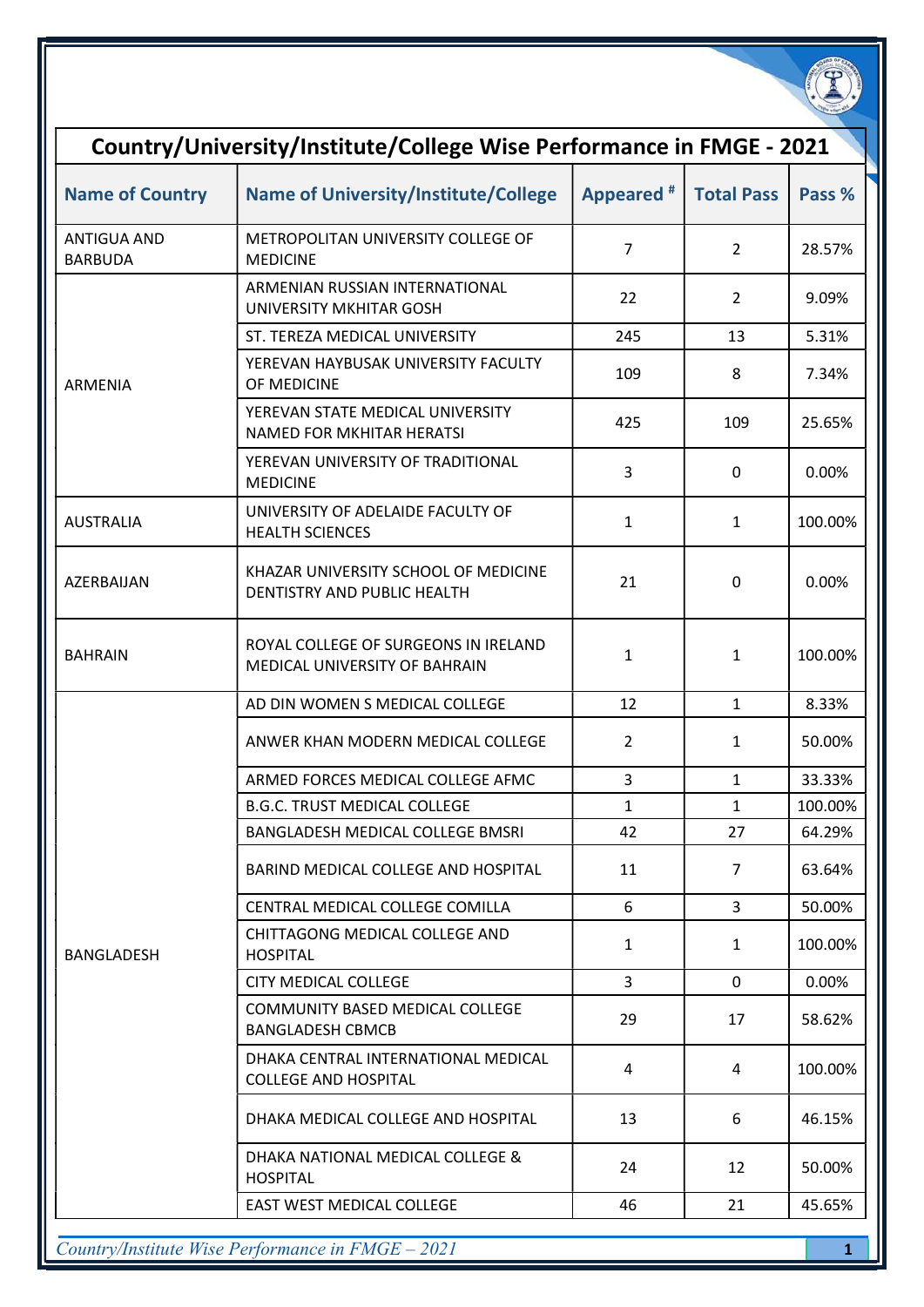| EASTERN MEDICAL COLLEGE COMILLA                             | 36             | 19             | 52.78%         |
|-------------------------------------------------------------|----------------|----------------|----------------|
| ENAM MEDICAL COLLEGE AND HOSPITAL                           | 6              | 4              | 66.67%         |
| <b>FARIDPUR MEDICAL COLLEGE &amp; HOSPITAL</b>              | $\overline{2}$ | 0              | 0.00%          |
| <b>GAZI MEDICAL COLLEGE</b>                                 | 16             | 11             | 68.75%         |
| <b>GREEN LIFE MEDICAL COLLEGE AND</b><br><b>HOSPITAL</b>    | $\overline{2}$ | 0              | 0.00%          |
| HOLY FAMILY RED CRESCENT MEDICAL<br><b>COLLEGE</b>          | 14             | 8              | 57.14%         |
| <b>IBRAHIM MEDICAL COLLEGE</b>                              | $\overline{2}$ | 0              | 0.00%          |
| INSTITUTE OF APPLIED HEALTH SCIENCES<br><b>IAHS</b>         | 185            | 30             | 16.22%         |
| INTERNATIONAL MEDICAL COLLEGE                               | 15             | $\overline{2}$ | 13.33%         |
| <b>ISLAMI BANK MEDICAL COLLEGE</b>                          | $\overline{2}$ | $\mathbf{1}$   | 50.00%         |
| JAHURUL ISLAM MEDICAL COLLEGE &<br><b>HOSPITAL</b>          | 31             | 18             | 58.06%         |
| JALALABAD RAGIB RABEYA MEDICAL<br><b>COLLEGE</b>            | 9              | $\mathbf{1}$   | 11.11%         |
| KHWAJA YUNUS ALI MEDICAL COLLEGE                            | 56             | 28             | 50.00%         |
| KUMUDINI WOMENS MEDICAL COLLEGE                             | 57             | 21             | 36.84%         |
| MARKS MEDICAL COLLEGE AND HOSPITAL                          | $\overline{2}$ | 1              | 50.00%         |
| <b>MEDICAL COLLEGE FOR WOMEN &amp; HOSPITAL</b>             | 8              | 1              | 12.50%         |
| MONNO MEDICAL COLLEGE                                       | 24             | 12             | 50.00%         |
| MYMENSINGH MEDICAL COLLEGE                                  | 10             | 10             | 100.00%        |
| PRIME MEDICAL COLLEGE                                       | 43             | 22.            | 51.16%         |
| RAJSHAHI MEDICAL COLLEGE AND HOSPITAL                       | 4              | 4              | 100.00%        |
| RANGPUR COMMUNITY MEDICAL COLLEGE                           | 67             | 20             | 29.85%         |
| SHAHABUDDIN MEDICAL COLLEGE                                 | 31             | 13             | 41.94%         |
| SHAHEED MONSUR ALI MEDICAL COLLEGE                          | $\overline{2}$ | 2              | 100.00%        |
| SHAHEED SUHRAWARDY MEDICAL COLLEGE                          | 6              | 6              | 100.00%        |
| SHER E BANGLA MEDICAL COLLEGE                               | $\overline{2}$ | $\mathbf{0}$   | 0.00%          |
| SIR SALIMULLAH MEDICAL COLLEGE                              | 4              | 4              | 100.00%        |
| SOUTHERN MEDICAL COLLEGE AND<br><b>HOSPITAL</b>             | 4              | $\mathbf{1}$   | 25.00%         |
| T.M.S.S. MEDICAL COLLEGE                                    | 16             | 4              | 25.00%         |
| TAIRUNNESSA MEMORIAL MEDICAL COLLEGE<br><b>AND HOSPITAL</b> | 54             | 21             | 38.89%         |
| UNIVERSITY OF CHITTAGONG                                    | $\mathbf{1}$   | $\mathbf 0$    | 0.00%          |
| UNIVERSITY OF DHAKA                                         | $\mathbf{1}$   | 0              | 0.00%          |
| Country/Institute Wise Performance in FMGE - 2021           |                |                | 2 <sup>1</sup> |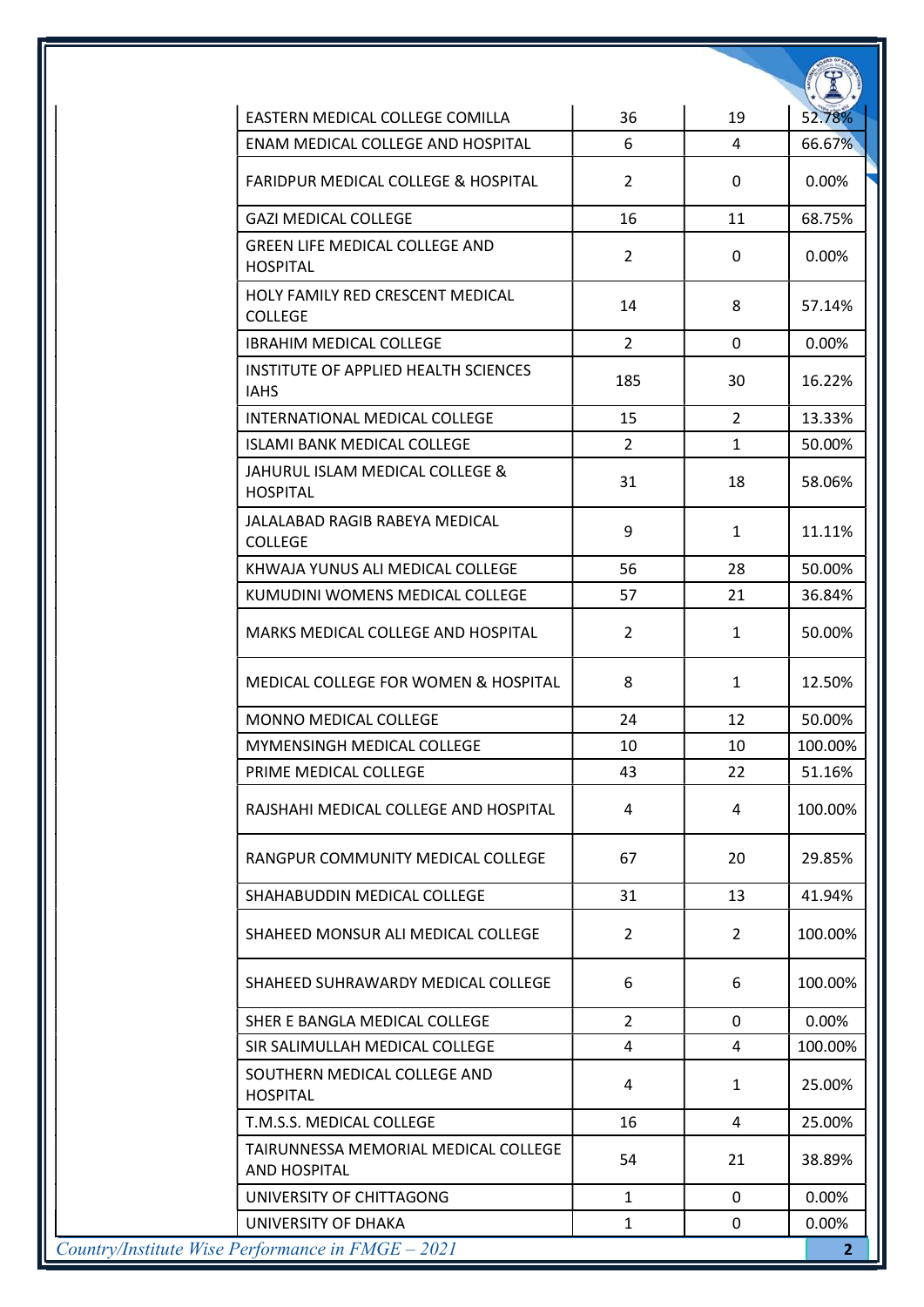|                 | UNIVERSITY OF RAJSHAHI                                                      | $\mathbf{1}$   | $\mathbf{1}$   | 100.00% |
|-----------------|-----------------------------------------------------------------------------|----------------|----------------|---------|
|                 | ZAINUL HAQUE SIKDER WOMEN S MEDICAL<br><b>COLLEGE &amp; HOSPITAL</b>        | 12             | 3              | 25.00%  |
| <b>BARBADOS</b> | AMERICAN UNIVERSITY OF BARBADOS<br><b>SCHOOL OF MEDICINE</b>                | 5              | 4              | 80.00%  |
|                 | ROSS UNIVERSITY SCHOOL OF MEDICINE                                          | $\mathbf{1}$   | $\mathbf{1}$   | 100.00% |
|                 | BELARUSIAN STATE MEDICAL UNIVERSITY                                         | 3              | $\mathbf{1}$   | 33.33%  |
| <b>BELARUS</b>  | <b>GOMEL STATE MEDICAL UNIVERSITY</b>                                       | 64             | 20             | 31.25%  |
|                 | <b>GRODNO STATE MEDICAL UNIVERSITY</b>                                      | 91             | 33             | 36.26%  |
|                 | VITEBSK STATE MEDICAL UNIVERSITY                                            | 38             | 11             | 28.95%  |
|                 | <b>CENTRAL AMERICA HEALTH SCIENCES</b><br>UNIVERSITY BELIZE MEDICAL COLLEGE | 114            | 30             | 26.32%  |
| <b>BELIZE</b>   | WASHINGTON UNIVERSITY OF HEALTH AND<br><b>SCIENCES</b>                      | $\mathbf{1}$   | $\mathbf{1}$   | 100.00% |
|                 | MEDICAL UNIVERSITY OF PLOVDIV FACULTY<br>OF MEDICINE                        | 4              | $\mathbf{1}$   | 25.00%  |
| <b>BULGARIA</b> | MEDICAL UNIVERSITY OF SOFIA FACULTY OF<br><b>MEDICINE</b>                   | 5              | $\mathbf{1}$   | 20.00%  |
|                 | PLEVEN MEDICAL UNIVERSITY                                                   | 12             | 4              | 33.33%  |
|                 | ANHUI MEDICAL UNIVERSITY                                                    | 81             | 20             | 24.69%  |
|                 | BEIHUA UNIVERSITY SCHOOL OF MEDICINE                                        | 391            | 68             | 17.39%  |
|                 | CAPITAL MEDICAL UNIVERSITY                                                  | 197            | 35             | 17.77%  |
|                 | CHANGCHUN UNIVERSITY OF TRADITIONAL<br><b>CHINESE MEDICINE</b>              | 1              | 0              | 0.00%   |
|                 | CHINA MEDICAL UNIVERSITY                                                    | 491            | 100            | 20.37%  |
| <b>CHINA</b>    | <b>CHINA THREE GORGES UNIVERSITY</b>                                        | $\overline{2}$ | 0              | 0.00%   |
|                 | <b>CHONGQING MEDICAL UNIVERSITY</b>                                         | 562            | 107            | 19.04%  |
|                 | DALI UNIVERSITY SCHOOL OF MEDICINE                                          | 388            | 78             | 20.10%  |
|                 | DALIAN MEDICAL UNIVERSITY                                                   | 203            | 37             | 18.23%  |
|                 | FUJIAN MEDICAL UNIVERSITY                                                   | 29             | 5              | 17.24%  |
|                 | <b>GANNAN MEDICAL UNIVERSITY</b>                                            | 44             | 4              | 9.09%   |
|                 | <b>GUANGXI MEDICAL UNIVERSITY</b>                                           | 415            | 86             | 20.72%  |
|                 | <b>GUANGXI UNIVERSITY OF CHINESE MEDICINE</b>                               | 9              | $\overline{2}$ | 22.22%  |
|                 | <b>GUANGZHOU MEDICAL UNIVERSITY</b>                                         | 88             | 11             | 12.50%  |
|                 | <b>GUANGZHOU UNIVERSITY OF CHINESE</b><br><b>MEDICINE</b>                   | $\mathbf{1}$   | $\mathbf{1}$   | 100.00% |
|                 | <b>GUILIN MEDICAL UNIVERSITY</b>                                            | 6              | $\mathbf{1}$   | 16.67%  |
|                 | <b>GUIZHOU MEDICAL UNIVERSITY</b>                                           | 106            | 21             | 19.81%  |
|                 | HAINAN MEDICAL UNIVERSITY                                                   | $\mathbf{1}$   | $\mathbf{0}$   | 0.00%   |
|                 | HARBIN MEDICAL UNIVERSITY                                                   | 211            | 36             | 17.06%  |
|                 | <b>HEBEI MEDICAL UNIVERSITY</b>                                             | 411            | 87             | 21.17%  |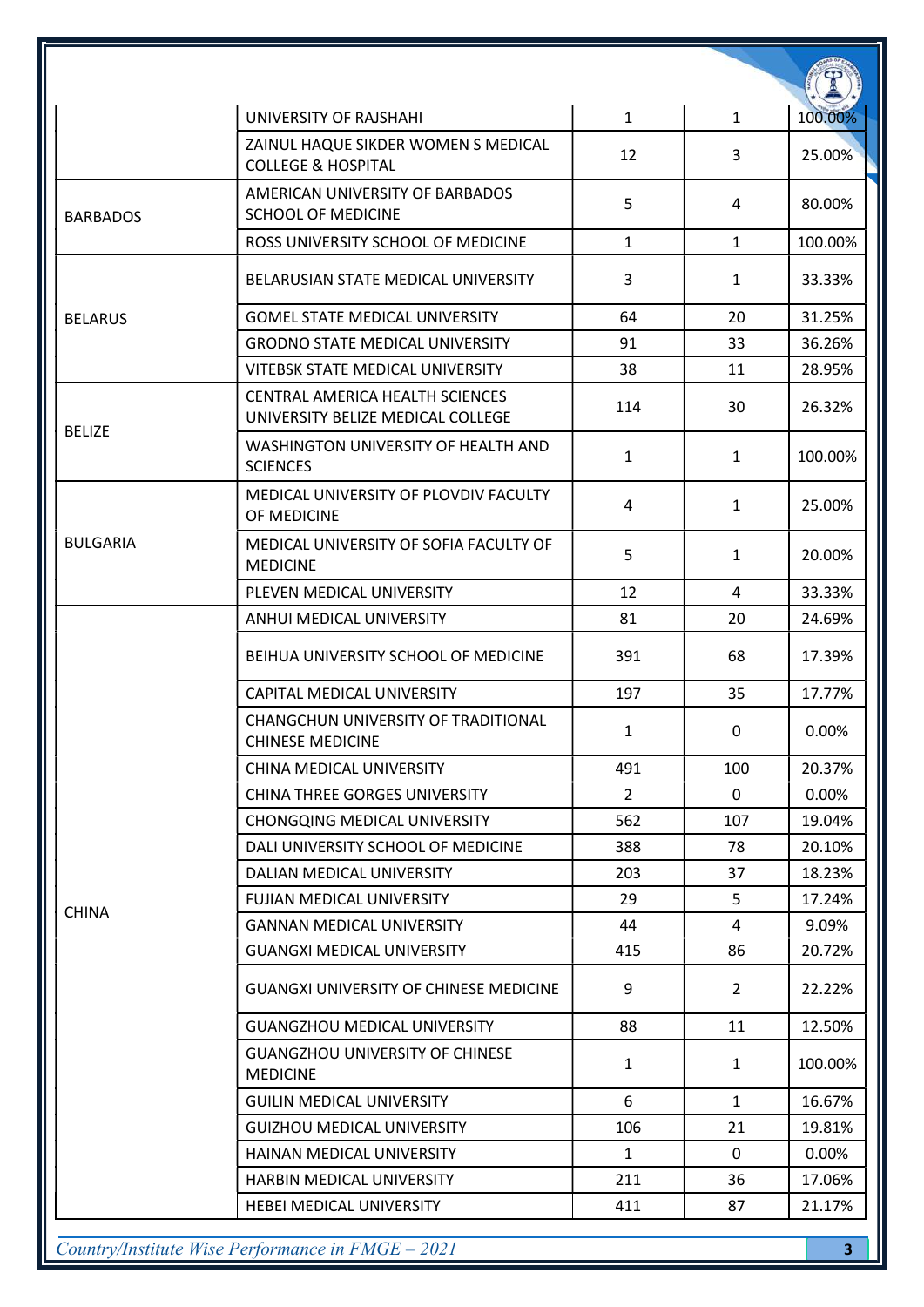| HEBEI NORTH UNIVERSITY FACULTY OF<br><b>MEDICINE</b>                  | $\overline{2}$ | 0            | 0.00%    |
|-----------------------------------------------------------------------|----------------|--------------|----------|
| HENAN MEDICAL UNIVERSITY                                              | $\overline{2}$ | $\mathbf{1}$ | 50.00%   |
| HUBEI UNIVERSITY OF CHINESE MEDICINE<br><b>FACULTY OF MEDICINE</b>    | 10             | 0            | 0.00%    |
| HUBEI UNIVERSITY OF CHINESE MEDICINE<br><b>FIRST CLINICAL COLLEGE</b> | 5              | 0            | 0.00%    |
| HUBEI UNIVERSITY OF MEDICINE                                          | 25             | 12           | 48.00%   |
| HUBEI UNIVERSITY OF TRADITIONAL CHINESE<br><b>MEDICINE</b>            | $\mathbf{1}$   | 0            | $0.00\%$ |
| INNER MONGOLIA UNIVERSITY FOR THE<br><b>NATIONALITIES</b>             | $\overline{2}$ | 0            | 0.00%    |
| JIAMUSI UNIVERSITY SCHOOL OF MEDICINE                                 | 568            | 69           | 12.15%   |
| JIANGSU UNIVERSITY SCHOOL OF MEDICINE                                 | 158            | 36           | 22.78%   |
| <b>JIANGXI MEDICAL COLLEGE</b>                                        | 35             | 5            | 14.29%   |
| JIANGXI MEDICAL COLLEGE OF NANCHANG<br><b>UNIVERSITY</b>              | 195            | 18           | 9.23%    |
| JIANGXI UNIVERSITY OF TRADITIONAL<br><b>CHINESE MEDICINE</b>          | 554            | 162          | 29.24%   |
| JIAXING UNIVERSITY COLLEGE OF MEDICINE                                | $\mathbf{1}$   | 0            | 0.00%    |
| JILIN MEDICAL UNIVERSITY                                              | 151            | 22           | 14.57%   |
| JINAN UNIVERSITY SCHOOL OF MEDICINE                                   | 153            | 37           | 24.18%   |
| JINGGANGSHAN UNIVERSITY MEDICAL<br><b>SCHOOL</b>                      | 90             | 21           | 23.33%   |
| <b>JINZHOU MEDICAL UNIVERSITY</b>                                     | 329            | 72           | 21.88%   |
| JIUJIANG UNIVERSITY MEDICAL COLLEGE                                   | 24             | 4            | 16.67%   |
| KUNMING MEDICAL UNIVERSITY                                            | 263            | 47           | 17.87%   |
| LIAONING MEDICAL UNIVERSITY                                           | 6              | 0            | $0.00\%$ |
| LUZHOU MEDICAL COLLEGE                                                | $\overline{2}$ | $\mathbf{0}$ | 0.00%    |
| MEDICAL COLLEGE OF CHINA THREE GORGES<br><b>UNIVERSITY</b>            | 203            | 34           | 16.75%   |
| MEDICAL COLLEGE OF WUHAN UNIVERSITY<br>OF SCIENCE AND TECHNOLOGY      | 3              | 0            | 0.00%    |
| NANJING MEDICAL UNIVERSITY                                            | 130            | 30           | 23.08%   |
| NANTONG MEDICAL COLLEGE                                               | 119            | 17           | 14.29%   |
| NANTONG UNIVERSITY MEDICAL SCHOOL                                     | 186            | 32           | 17.20%   |
| NINGBO UNIVERSITY MEDICAL SCHOOL                                      | 240            | 45           | 18.75%   |
| NINGXIA MEDICAL UNIVERSITY                                            | 200            | 36           | 18.00%   |

Country/Institute Wise Performance in FMGE – 2021 4

**Canal**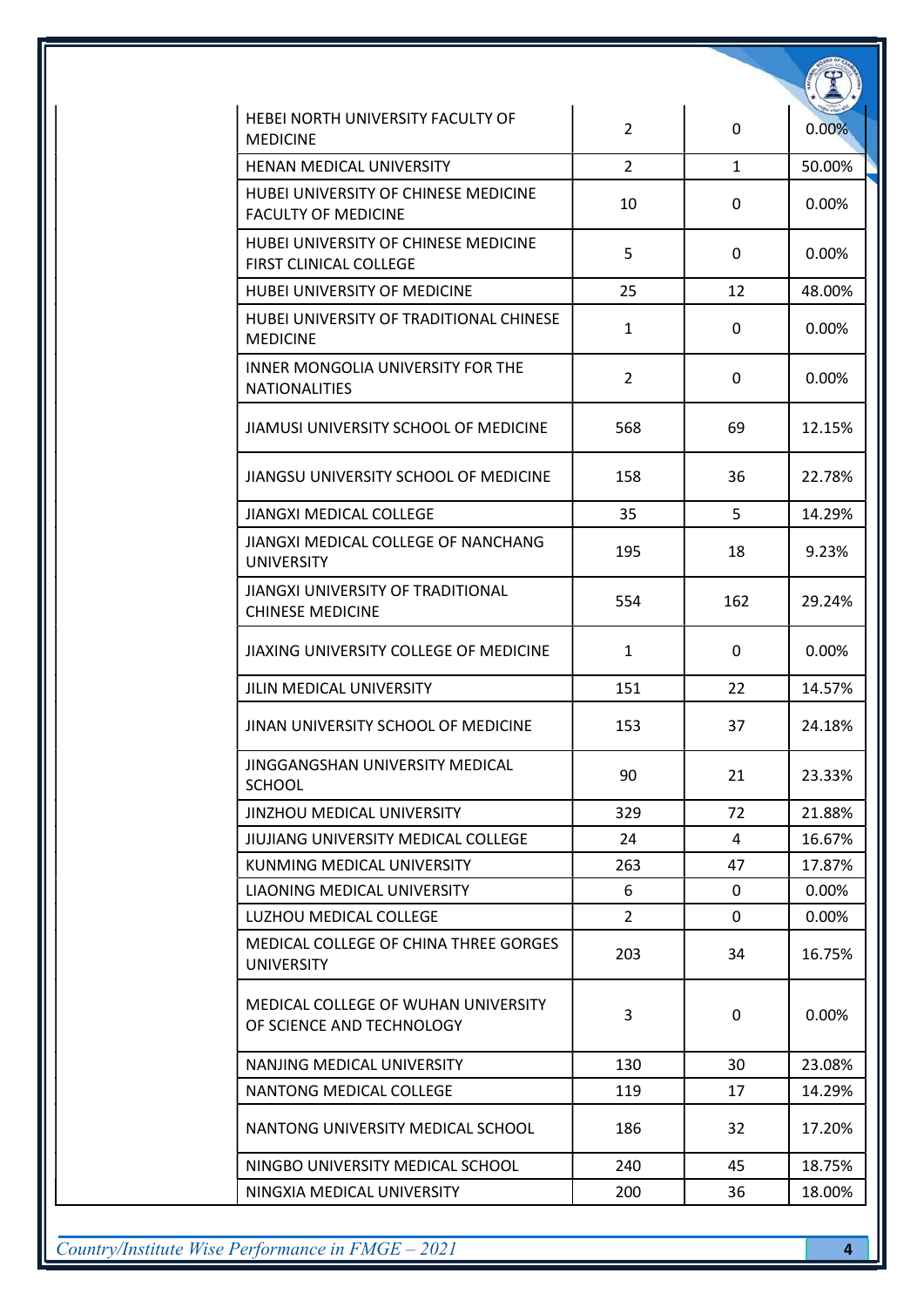| NORMAN BETHUNE COLLEGE OF MEDICINE<br><b>JILIN UNIVERSITY</b>            | 109          | 30           | 27.52%   |
|--------------------------------------------------------------------------|--------------|--------------|----------|
| NORMAN BETHUNE HEALTH SCIENCE CENTER<br>OF JILIN UNIVERSITY              | 106          | 27           | 25.47%   |
| NORMAN BETHUNE UNIVERSITY OF MEDICAL<br><b>SCIENCES</b>                  | 15           | 1            | 6.67%    |
| NORTH CHINA UNIVERSITY OF SCIENCE AND<br>TECHNOLOGY COLLEGE OF MEDICINE  | 24           | 2            | 8.33%    |
| NORTH SICHUAN MEDICAL COLLEGE                                            | 218          | 60           | 27.52%   |
| QINGDAO UNIVERSITY COLLEGE OF MEDICAL<br><b>SCIENCE</b>                  | 237          | 56           | 23.63%   |
| <b>QIQIHAR MEDICAL UNIVERSITY</b>                                        | 13           | 3            | 23.08%   |
| SHANDONG FIRST MEDICAL UNIVERSITY                                        | 250          | 38           | 15.20%   |
| SHANDONG UNIVERSITY CHEELOO COLLEGE<br>OF MEDICINE                       | 57           | 11           | 19.30%   |
| SHANTOU UNIVERSITY MEDICAL COLLEGE                                       | 1            | 0            | $0.00\%$ |
| SHENYANG MEDICAL COLLEGE                                                 | 8            | $\mathbf{0}$ | 0.00%    |
| SHIHEZI UNIVERSITY SCHOOL OF MEDICINE                                    | 114          | 31           | 27.19%   |
| SICHUAN UNIVERSITY                                                       | $\mathbf{1}$ | 0            | 0.00%    |
| SOOCHOW UNIVERSITY MEDICAL COLLEGE                                       | 384          | 64           | 16.67%   |
| SOUTHEAST UNIVERSITY MEDICAL COLLEGE                                     | 195          | 36           | 18.46%   |
| SOUTHERN MEDICAL UNIVERSITY                                              | 428          | 77           | 17.99%   |
| SOUTHWEST MEDICAL UNIVERSITY                                             | 232          | 52           | 22.41%   |
| ST. TEREZA MEDICAL UNIVERSITY                                            | $\mathbf{1}$ | $\mathbf{0}$ | 0.00%    |
| <b>SUZHOU MEDICAL COLLEGE</b>                                            | 6            | $\mathbf{0}$ | 0.00%    |
| TAISHAN MEDICAL UNIVERSITY                                               | 14           | $\mathbf{0}$ | 0.00%    |
| THREE GORGES UNIVERSITY COLLEGE OF<br><b>MEDICAL SCIENCE</b>             | 173          | 36           | 20.81%   |
| TIANJIN MEDICAL UNIVERSITY CLINICAL<br><b>MEDICAL COLLEGE</b>            | 165          | 25           | 15.15%   |
| TIANJIN MEDICAL UNIVERSITY SCHOOL OF<br><b>BASIC MEDICAL SCIENCES</b>    | 218          | 53           | 24.31%   |
| TONGJI MEDICAL COLLEGE OF HUAZHONG<br>UNIVERSITY OF SCIENCE & TECHNOLOGY | 27           | 4            | 14.81%   |
| TONGJI UNIVERSITY SCHOOL OF MEDICINE                                     | 19           | 3            | 15.79%   |
| WEIFANG MEDICAL UNIVERSITY                                               | 507          | 66           | 13.02%   |
| WENZHOU MEDICAL UNIVERSITY                                               | 149          | 48           | 32.21%   |

Country/Institute Wise Performance in FMGE – 2021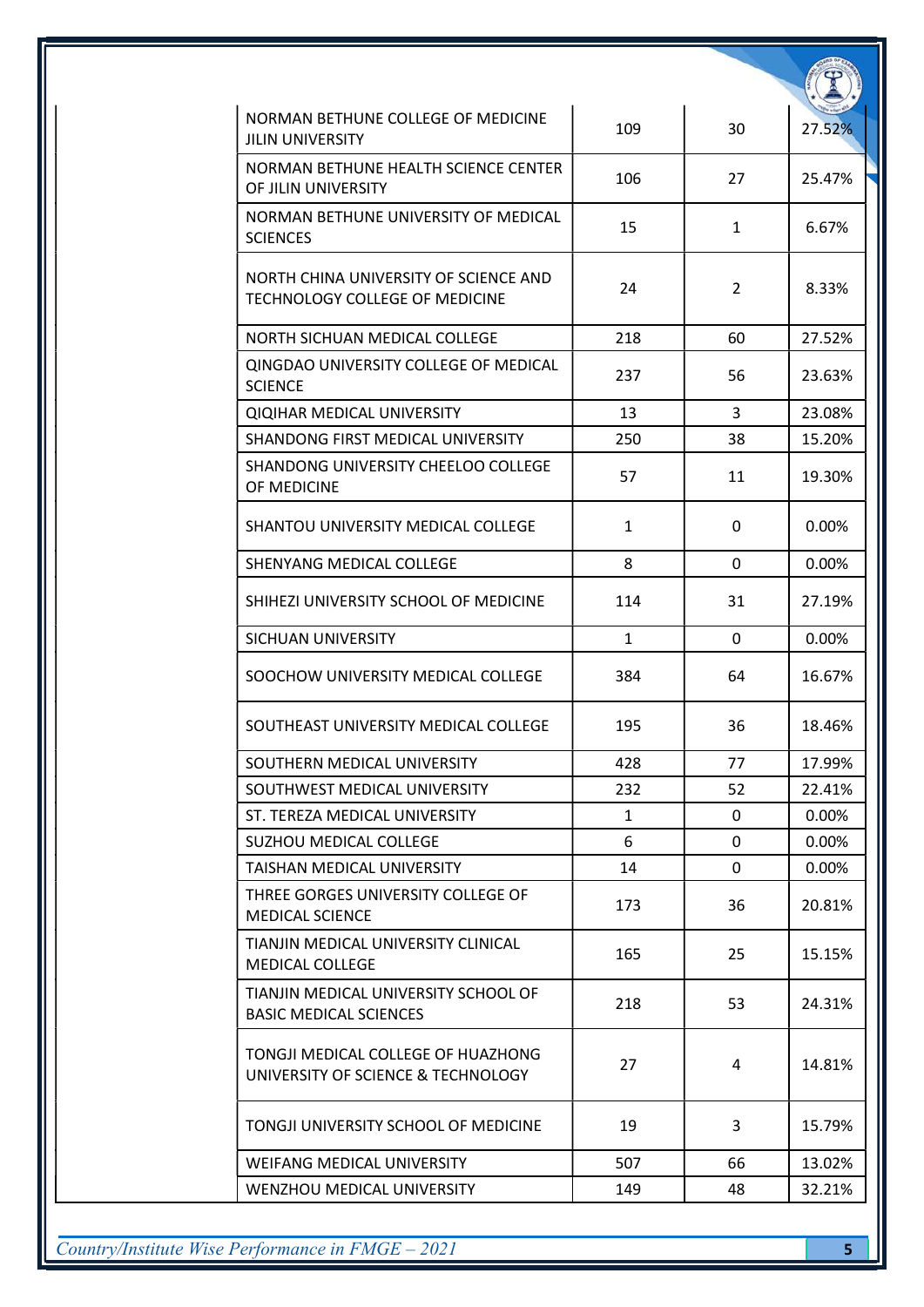|                       | WEST CHINA COLLEGE OF MEDICINE<br>SICHUAN UNIVERSITY                                             | 243            | 50             | 20.58%  |
|-----------------------|--------------------------------------------------------------------------------------------------|----------------|----------------|---------|
|                       | WEST CHINA UNIVERSITY OF MEDICAL<br><b>SCIENCES</b>                                              | 3              | 0              | 0.00%   |
|                       | WUHAN UNIVERSITY SCHOOL OF MEDICINE                                                              | 419            | 70             | 16.71%  |
|                       | XI AN JIAOTONG UNIVERSITY COLLEGE OF<br><b>MEDICINE</b>                                          | 112            | 23             | 20.54%  |
|                       | XIAMEN UNIVERSITY SCHOOL OF MEDICINE                                                             | 225            | 68             | 30.22%  |
|                       | XINJIANG MEDICAL UNIVERSITY                                                                      | 255            | 49             | 19.22%  |
|                       | XINXIANG MEDICAL UNIVERSITY                                                                      | 32             | $\overline{7}$ | 21.88%  |
|                       | XUZHOU MEDICAL UNIVERSITY                                                                        | 186            | 29             | 15.59%  |
|                       | YANGZHOU UNIVERSITY COLLEGE OF<br><b>MEDICINE</b>                                                | 326            | 58             | 17.79%  |
|                       | YICHUN UNIVERSITY SCHOOL OF MEDICINE                                                             | 37             | $\mathbf{1}$   | 2.70%   |
|                       | YUNNAN UNIVERSITY OF TRADITIONAL<br><b>CHINESE MEDICINE</b>                                      | $\mathbf{1}$   | $\mathbf 0$    | 0.00%   |
|                       | ZHEJIANG CHINESE MEDICAL UNIVERSITY                                                              | 14             | 6              | 42.86%  |
|                       | ZHEJIANG UNIVERSITY SCHOOL OF MEDICINE                                                           | 36             | 9              | 25.00%  |
|                       | ZHENGZHOU UNIVERSITY MEDICAL SCHOOL                                                              | 539            | 83             | 15.40%  |
|                       | ZHONGSHAN SCHOOL OF MEDICINE SUN YAT<br><b>SEN UNIVERSITY</b>                                    | 34             | 5              | 14.71%  |
| <b>CUBA</b>           | ESCUELA LATINOAMERICANA DE MEDICINA                                                              | $\overline{2}$ | $\mathbf{1}$   | 50.00%  |
|                       | AVALON UNIVERSITY SCHOOL OF MEDICINE                                                             | 5              | $\overline{2}$ | 40.00%  |
| <b>CURACAO</b>        | JOHN F. KENNEDY UNIVERSITY SCHOOL OF<br><b>MEDICINE</b>                                          | 3              | 0              | 0.00%   |
|                       | ST. MARTINUS UNIVERSITY FACULTY OF<br><b>MEDICINE</b>                                            | 12             | 8              | 66.67%  |
| <b>CZECH REPUBLIC</b> | LEKARSKA FAKULTA UNIVERZITY KARLOVY                                                              | $\mathbf{1}$   | 1              | 100.00% |
| <b>ETHIOPIA</b>       | <b>HAYAT MEDICAL COLLEGE</b>                                                                     | $\overline{2}$ | $\mathbf{1}$   | 50.00%  |
|                       | <b>BATUMI SHOTA RUSTAVELI STATE</b><br>UNIVERSITY FACULTY OF NATURAL SCIENCES<br>AND HEALTH CARE | 50             | 12             | 24.00%  |
| <b>GEORGIA</b>        | CAUCASUS INTERNATIONAL UNIVERSITY<br><b>FACULTY OF MEDICINE</b>                                  | 15             | 6              | 40.00%  |
|                       | DAVID TVILDIANI MEDICAL UNIVERSITY AIETI<br>MEDICAL SCHOOL                                       | 29             | 22             | 75.86%  |

Country/Institute Wise Performance in FMGE – 2021 6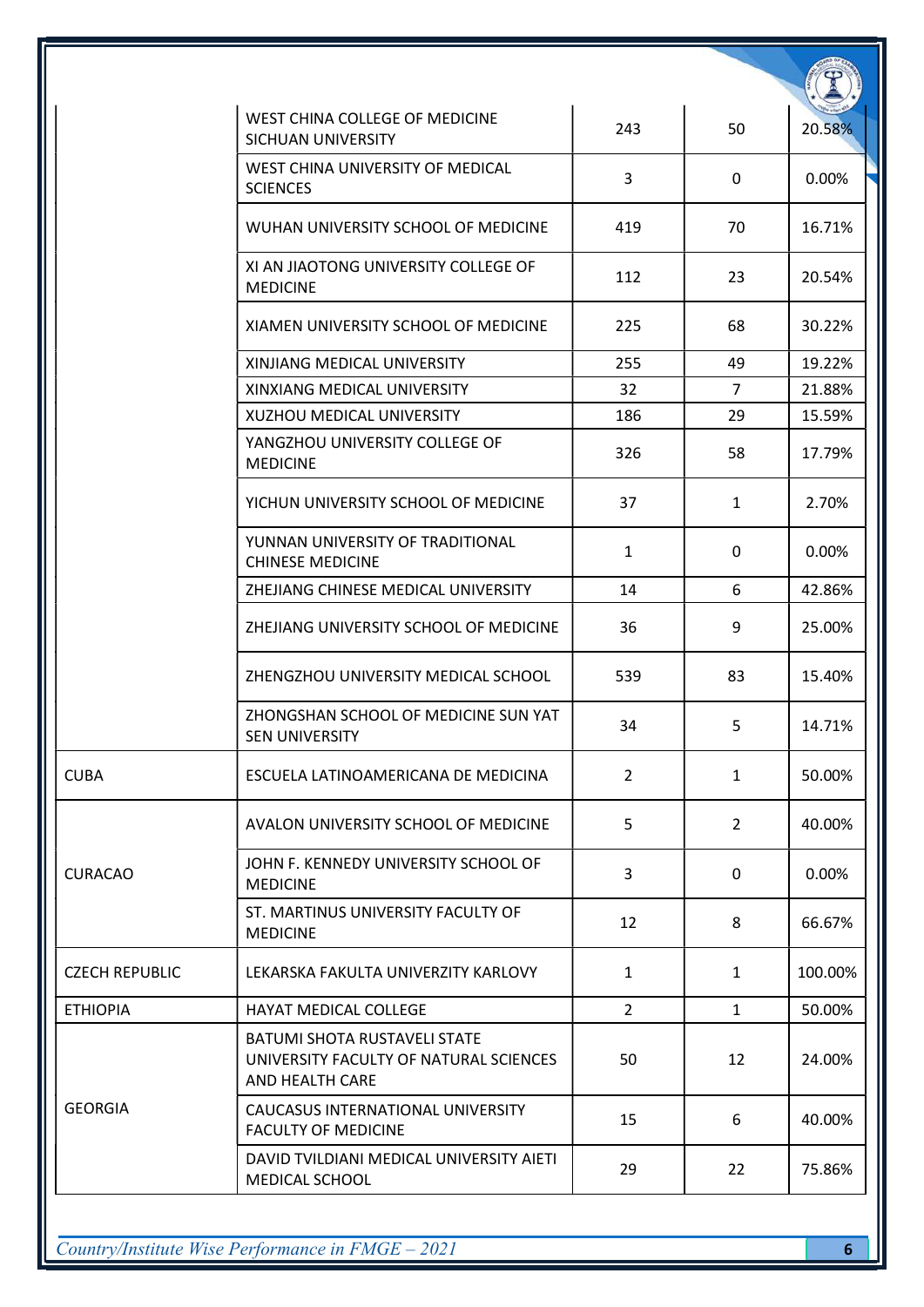|                                           | EAST EUROPEAN UNIVERSITY FACULTY OF<br><b>HEALTHCARE SCIENCES</b>                           | 11             | $\mathbf{1}$   | 9.09%   |
|-------------------------------------------|---------------------------------------------------------------------------------------------|----------------|----------------|---------|
|                                           | EUROPEAN UNIVERSITY FACULTY OF<br><b>MEDICINE</b>                                           | 19             | 6              | 31.58%  |
|                                           | <b>GRIGOL ROBAKIDZE UNIVERSITY SCHOOL OF</b><br><b>MEDICINE</b>                             | 58             | 12             | 20.69%  |
|                                           | NEW VISION UNIVERSITY SCHOOL OF<br><b>MEDICINE</b>                                          | 179            | 94             | 52.51%  |
|                                           | PETRE SHOTADZE TBILISI MEDICAL ACADEMY<br><b>FACULTY OF MEDICINE</b>                        | 74             | 17             | 22.97%  |
|                                           | TBILISI STATE MEDICAL UNIVERSITY FACULTY<br>OF MEDICINE                                     | 459            | 132            | 28.76%  |
|                                           | <b>TEACHING UNIVERSITY GEOMEDI FACULTY</b><br>OF MEDICINE                                   | 36             | 17             | 47.22%  |
| <b>GERMANY</b>                            | FRIEDRICH ALEXANDER UNIVERSITAT<br><b>ERLANGEN NURNBERG MEDIZINISCHE</b><br><b>FAKULTAT</b> | $\mathbf{1}$   | 0              | 0.00%   |
| <b>GRENADA</b>                            | ST. GEORGE S UNIVERSITY SCHOOL OF<br><b>MEDICINE</b>                                        | $\mathbf{1}$   | $\mathbf{1}$   | 100.00% |
| <b>GUYANA</b>                             | RAJIV GANDHI UNIVERSITY OF SCIENCE AND<br>TECHNOLOGY SCHOOL OF MEDICINE                     | $\overline{2}$ | 0              | 0.00%   |
|                                           | TEXILA AMERICAN UNIVERSITY COLLEGE OF<br><b>MEDICINE</b>                                    | 102            | 27             | 26.47%  |
| <b>HUNGARY</b>                            | SEMMELWEIS UNIVERSITY FACULTY OF<br><b>MEDICINE</b>                                         | $\overline{2}$ | $\mathbf{0}$   | 0.00%   |
| <b>IRAN ISLAMIC</b><br><b>REPUBLIC OF</b> | ISFAHAN UNIVERSITY OF MEDICAL SCIENCES<br><b>FACULTY OF MEDICINE</b>                        | $\mathbf{1}$   | $\mathbf{1}$   | 100.00% |
| <b>ITALY</b>                              | UNIVERSITA DEGLI STUDI DI MILANO<br>FACOLTA DI MEDICINA E CHIRURGIA                         | $\mathbf{1}$   | $\mathbf{1}$   | 100.00% |
|                                           | AL FARABI KAZAKH NATIONAL UNIVERSITY<br>FACULTY OF MEDICINE AND HEALTH CARE                 | $\overline{4}$ | $\mathbf 0$    | 0.00%   |
|                                           | ASFENDIYAROV KAZAKH NATIONAL MEDICAL<br><b>UNIVERSITY</b>                                   | 4              | 3              | 75.00%  |
|                                           | CASPIAN UNIVERSITY INTERNATIONAL<br><b>SCHOOL OF MEDICINE</b>                               | 78             | $\overline{2}$ | 2.56%   |
| <b>KAZAKHSTAN</b>                         | JSC NATIONAL MEDICAL UNIVERSITY                                                             | 643            | 187            | 29.08%  |
|                                           | KARAGANDA MEDICAL UNIVERSITY                                                                | 1013           | 186            | 18.36%  |
|                                           | KAZAKH MEDICAL UNIVERSITY OF<br>CONTINUING EDUCATION MEDICAL COLLEGE                        | 6              | $\mathbf 0$    | 0.00%   |
|                                           | KAZAKH NATIONAL MEDICAL UNIVERSITY                                                          | 15             | 0              | 0.00%   |
|                                           | KAZAKH RUSSIAN MEDICAL UNIVERSITY                                                           | 69             | 9              | 13.04%  |

 $Country/Institute Wise Performance in FMGE-2021$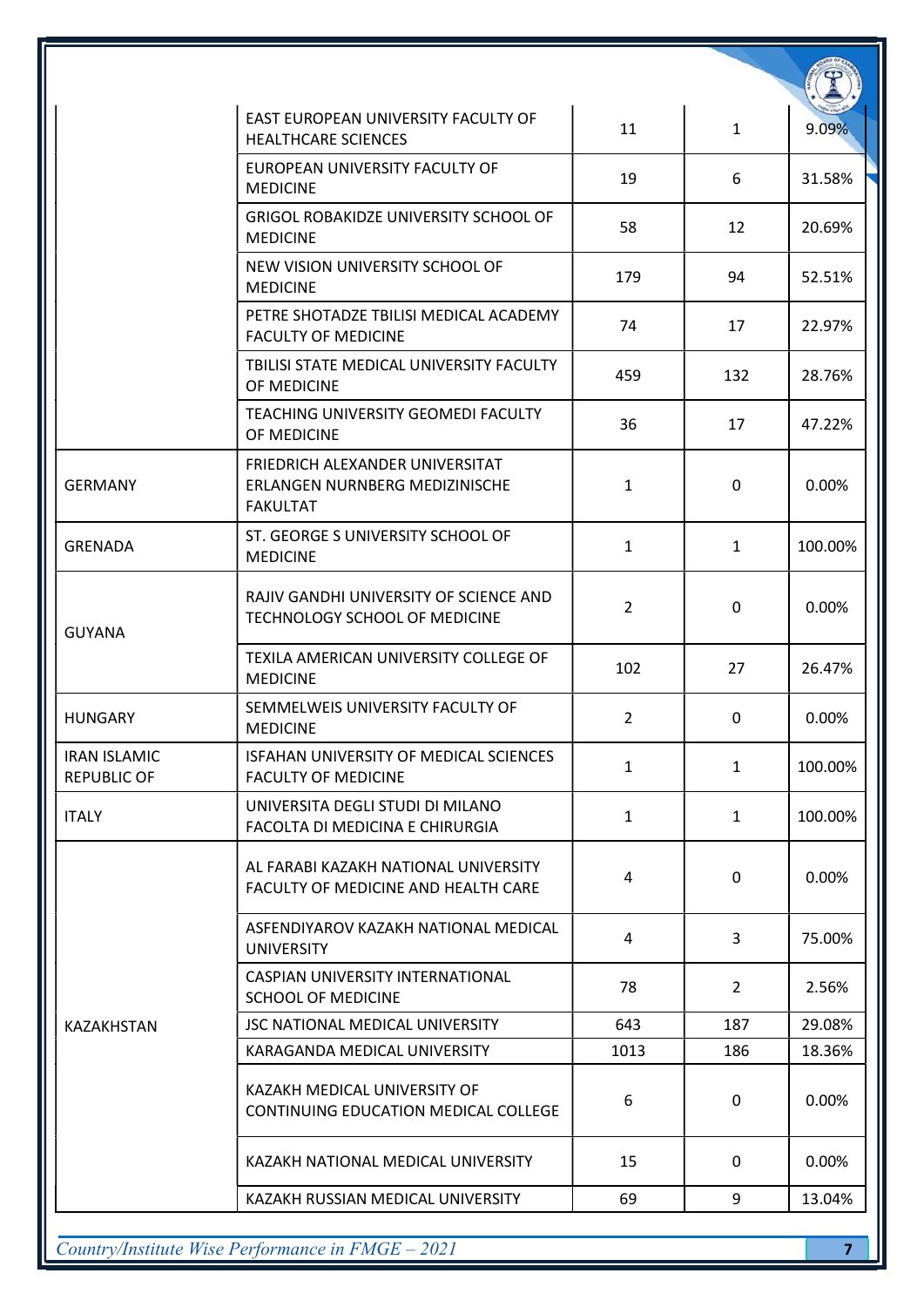|                   | KAZAN STATE MEDICAL UNIVERSITY                                                                              | $\mathbf{1}$   | $\mathbf{1}$ | 100.00%  |
|-------------------|-------------------------------------------------------------------------------------------------------------|----------------|--------------|----------|
|                   | NJSC ASTANA MEDICAL UNIVERSITY                                                                              | 49             | 13           | 26.53%   |
|                   | SEMEY MEDICAL UNIVERSITY                                                                                    | $\mathbf{1}$   | $\mathbf{0}$ | 0.00%    |
|                   | SOUTH KAZAKHSTAN MEDICAL ACADEMY                                                                            | 36             | 10           | 27.78%   |
|                   | STATE MEDICAL UNIVERSITY SEMEY                                                                              | 529            | 128          | 24.20%   |
|                   | WEST KAZAKHSTAN STATE MEDICAL<br>UNIVERSITY NAMED AFTER MARAT OSPANOV                                       | 80             | 19           | 23.75%   |
| <b>KENYA</b>      | UNIVERSITY OF NAIROBI SCHOOL OF<br><b>MEDICINE</b>                                                          | $\mathbf{1}$   | $\mathbf{1}$ | 100.00%  |
|                   | ASIAN MEDICAL INSTITUTE                                                                                     | $\mathbf{1}$   | 0            | $0.00\%$ |
|                   | I.K. AKHUNBAEV KYRGYZ STATE MEDICAL<br>ACADEMY FACULTY OF GENERAL MEDICINE                                  | 208            | 43           | 20.67%   |
|                   | <b>INTERNATIONAL HIGHER SCHOOL OF</b><br><b>MEDICINE</b>                                                    | 1108           | 221          | 19.95%   |
|                   | INTERNATIONAL SCHOOL OF MEDICINE<br>INTERNATIONAL UNIVERSITY OF KYRGYZSTAN                                  | 1108           | 246          | 22.20%   |
|                   | INTERNATIONAL SCHOOL OF MEDICINE<br>INTERNATIONAL UNIVERSITY OF KYRGYZSTAN<br><b>EASTERN MEDICAL CAMPUS</b> | 291            | 26           | 8.93%    |
| <b>KYRGYZSTAN</b> | INTERNATIONAL UNIVERSITY OF SCIENCE<br>AND MEDICINE IUSM                                                    | $\overline{7}$ | $\mathbf{0}$ | 0.00%    |
|                   | JALAL ABAD STATE UNIVERSITY MEDICAL<br><b>FACULTY</b>                                                       | 361            | 67           | 18.56%   |
|                   | KYRGYZ RUSSIAN SLAVIC STATE UNIVERSITY<br><b>KRSU MEDICAL FACULTY</b>                                       | 19             | 5            | 26.32%   |
|                   | OSH INTERNATIONAL MEDICAL UNIVERSITY                                                                        | 67             | 8            | 11.94%   |
|                   | OSH STATE UNIVERSITY MEDICAL FACULTY                                                                        | 1065           | 194          | 18.22%   |
|                   | S. TENTISHEV ASIAN MEDICAL INSTITUTE                                                                        | 385            | 69           | 17.92%   |
|                   | SALYMBEKOV UNIVERSITY FACULTY OF<br><b>MEDICINE</b>                                                         | $\mathbf{1}$   | 0            | 0.00%    |
| LATVIA            | LATVIJAS UNIVERSITATES MEDICINAS<br><b>FAKULTATE</b>                                                        | $\mathbf{1}$   | 0            | 0.00%    |
|                   | ASIAN INSTITUTE OF MEDICINE SCIENCE AND<br><b>TECHNOLOGY AIMST</b>                                          | $\mathbf{1}$   | $\mathbf{1}$ | 100.00%  |
| <b>MALAYSIA</b>   | JEFFREY CHEAH SCHOOL OF MEDICINE AND<br><b>HEALTH SCIENCES</b>                                              | $\mathbf{1}$   | $\mathbf{1}$ | 100.00%  |
|                   | MAHSA UNIVERSITY FACULTY OF MEDICINE                                                                        | 3              | $\mathbf{1}$ | 33.33%   |

Country/Institute Wise Performance in FMGE – 2021 8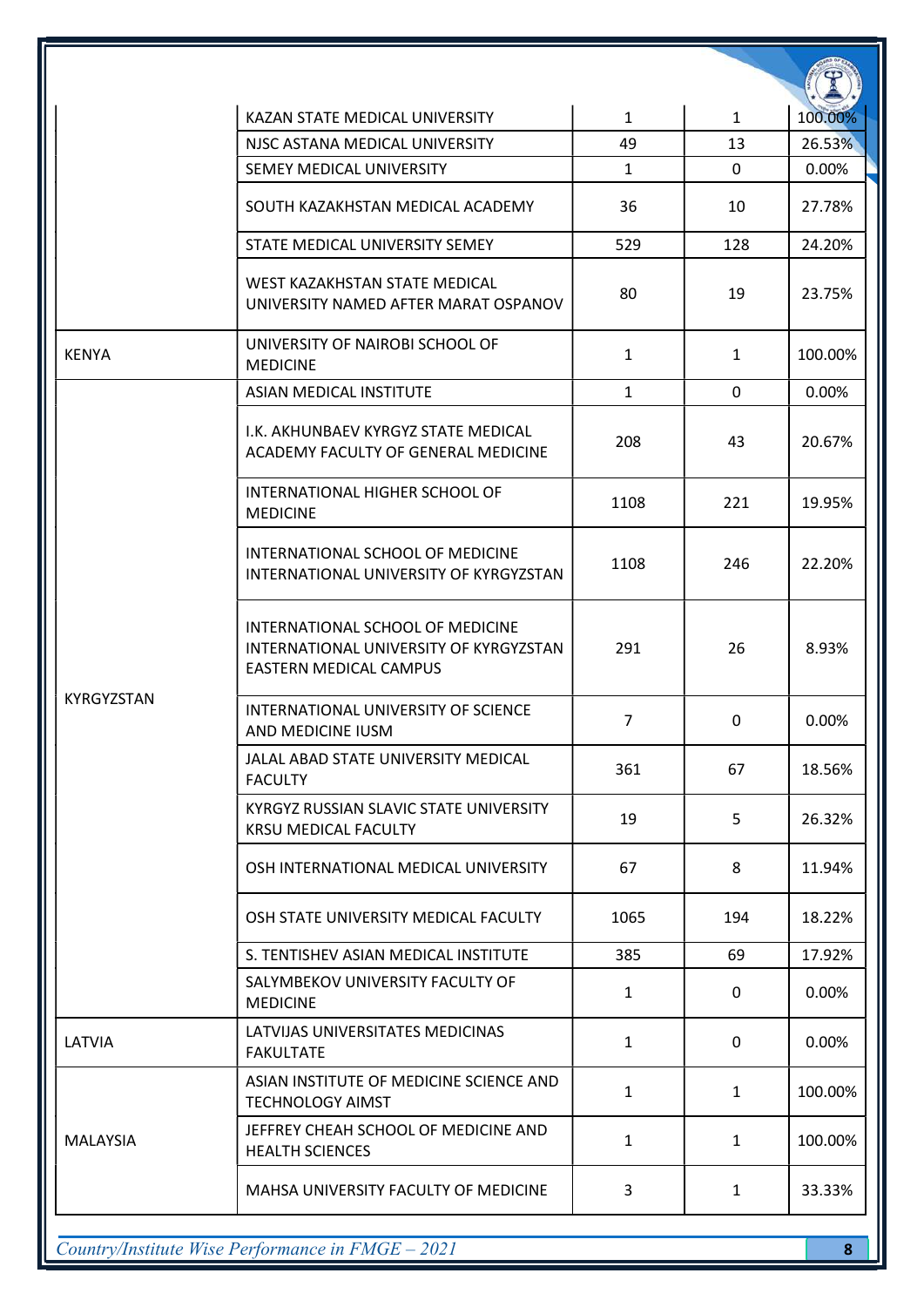|                                      | <b>SEGI UNIVERSITY</b>                                                      | $\mathbf{1}$   | $\mathbf{1}$   | 100.00% |
|--------------------------------------|-----------------------------------------------------------------------------|----------------|----------------|---------|
|                                      | ANNA MEDICAL COLLEGE                                                        | 83             | 9              | 10.84%  |
| <b>MAURITIUS</b>                     | <b>SSR MEDICAL COLLEGE</b>                                                  | 108            | 85             | 78.70%  |
| <b>MOLDOVA REPUBLIC</b><br><b>OF</b> | STATE UNIVERSITY OF MEDICINE AND<br>PHARMACY NICOLAE TESTEMITANU            | 78             | 33             | 42.31%  |
|                                      | <b>B.P. KOIRALA INSTITUTE OF HEALTH SCIENCES</b>                            | 65             | 40             | 61.54%  |
|                                      | <b>BIRAT MEDICAL COLLEGE</b>                                                | $\overline{4}$ | 4              | 100.00% |
|                                      | CHITWAN MEDICAL COLLEGE                                                     | 6              | 3              | 50.00%  |
|                                      | COLLEGE OF MEDICAL SCIENCES BHARATPUR                                       | 217            | 60             | 27.65%  |
|                                      | DEVDAHA MEDICAL COLLEGE & RESARCH<br><b>INSTITUTE</b>                       | 3              | 3              | 100.00% |
|                                      | <b>GANDAKI MEDICAL COLLEGE</b>                                              | $\overline{2}$ | $\overline{2}$ | 100.00% |
|                                      | INSTITUTE OF MEDICINE TRIBHUVAN<br><b>UNIVERSITY</b>                        | 41             | $\overline{7}$ | 17.07%  |
|                                      | <b>JANAKI MEDICAL COLLEGE</b>                                               | 143            | 17             | 11.89%  |
|                                      | KATHMANDU MEDICAL COLLEGE                                                   | 32             | 10             | 31.25%  |
|                                      | KATHMANDU UNIVERSITY                                                        | 4              | $\mathbf{0}$   | 0.00%   |
| <b>NEPAL</b>                         | KATHMANDU UNIVERSITY SCHOOL OF<br><b>MEDICAL SCIENCES</b>                   | $\overline{7}$ | 6              | 85.71%  |
|                                      | LUMBINI MEDICAL COLLEGE AND TEACHING<br><b>HOSPITAL</b>                     | 11             | 6              | 54.55%  |
|                                      | MANIPAL COLLEGE OF MEDICAL SCIENCES<br><b>MCOMS</b>                         | 91             | 40             | 43.96%  |
|                                      | NATIONAL MEDICAL COLLEGE BIRGUNJ                                            | 364            | 60             | 16.48%  |
|                                      | NEPAL MEDICAL COLLEGE                                                       | 13             | 5              | 38.46%  |
|                                      | NEPALESE ARMY INSTITUTE OF HEALTH<br><b>SCIENCES COLLEGE OF MEDICINE</b>    | $\mathbf{1}$   | $\mathbf{1}$   | 100.00% |
|                                      | NEPALGUNJ MEDICAL COLLEGE                                                   | 146            | 53             | 36.30%  |
|                                      | NOBEL MEDICAL COLLEGE                                                       | 71             | 17             | 23.94%  |
|                                      | TRIBHUVAN UNIVERSITY                                                        | 3              | 0              | 0.00%   |
|                                      | UNIVERSAL COLLEGE OF MEDICAL SCIENCES                                       | 213            | 39             | 18.31%  |
|                                      | JOHN F. KENNEDY UNIVERSITY SCHOOL OF<br><b>MEDICINE</b>                     | $\mathbf{1}$   | $\mathbf{0}$   | 0.00%   |
| NETHERLANDS                          | XAVIER UNIVERSITY SCHOOL OF MEDICINE<br><b>BONAIRE NETHERLANDS ANTILLES</b> | $\overline{2}$ | 0              | 0.00%   |
|                                      | <b>OTHERS</b>                                                               | $\overline{2}$ | $\mathbf{1}$   | 50.00%  |
|                                      | UNIVERSITY OF MAIDUGURI COLLEGE OF<br><b>MEDICAL SCIENCES</b>               | 1              | 0              | 0.00%   |
| <b>NIGERIA</b>                       | USMANU DANFODIYO UNIVERSITY COLLEGE<br>OF HEALTH SCIENCES                   | $\overline{2}$ | 1              | 50.00%  |
| <b>OMAN</b>                          | OMAN MEDICAL COLLEGE                                                        | $\mathbf{1}$   | $\mathbf{1}$   | 100.00% |
|                                      | Country/Institute Wise Performance in FMGE - 2021                           |                |                | 9       |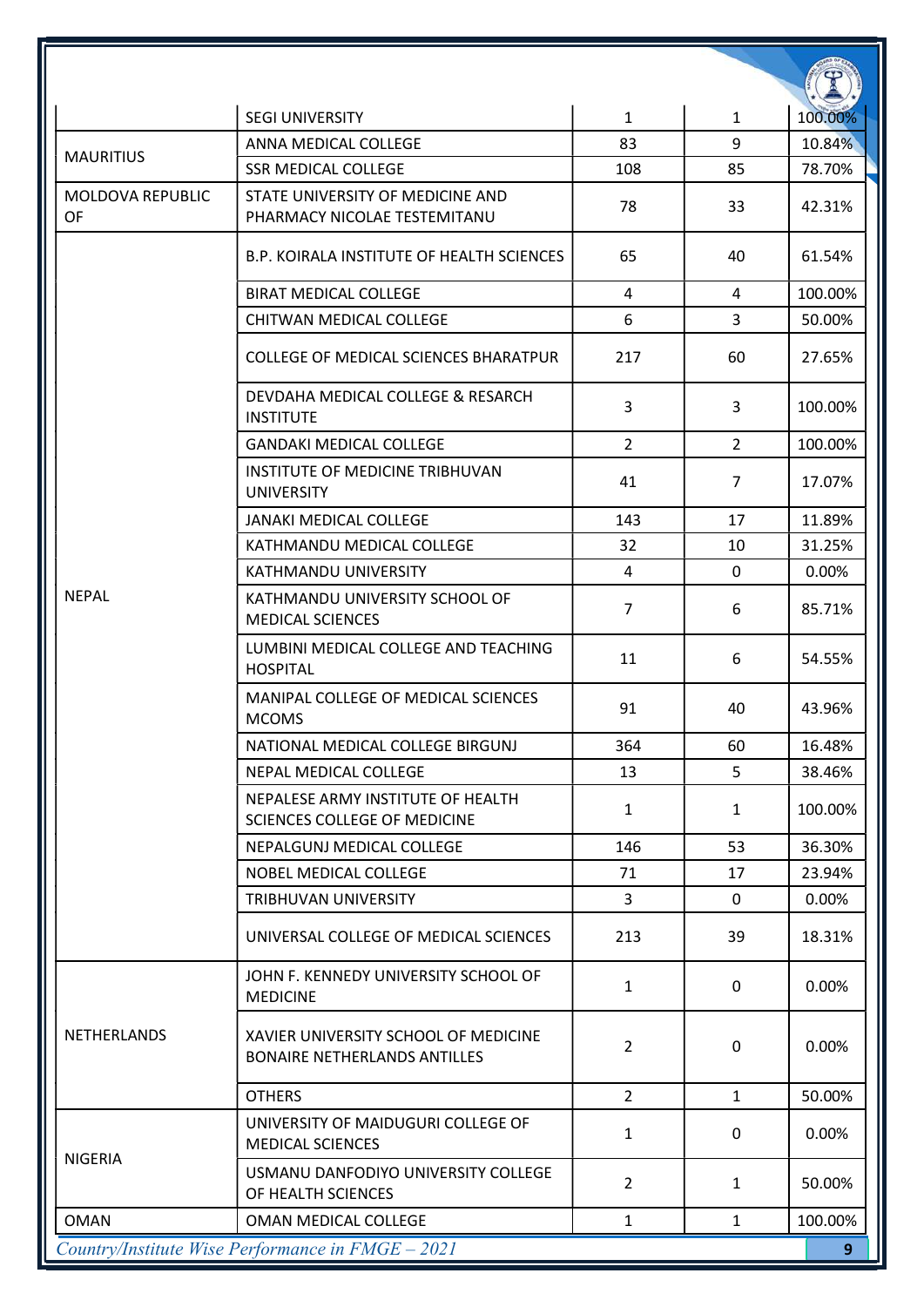|                    | <b>CHANDKA MEDICAL COLLEGE</b>                                                            | 4              | 0              | 0.00%           |
|--------------------|-------------------------------------------------------------------------------------------|----------------|----------------|-----------------|
|                    | <b>DOW MEDICAL COLLEGE</b>                                                                | $\overline{2}$ | 0              | 0.00%           |
|                    | <b>FAISALABAD MEDICAL UNIVERSITY</b>                                                      | $\overline{2}$ | 2              | 100.00%         |
|                    | FATIMA JINNAH MEDICAL UNIVERSITY                                                          | 3              | $\mathbf 0$    | 0.00%           |
|                    | JINNAH SINDH MEDICAL UNIVERSITY                                                           | 4              | $\mathbf{1}$   | 25.00%          |
| *PAKISTAN          | KING EDWARD MEDICAL UNIVERSITY                                                            | $\mathbf{1}$   | $\mathbf{0}$   | 0.00%           |
|                    | LIAQUAT UNIVERSITY OF MEDICAL AND<br><b>HEALTH SCIENCES JAMSHORO</b>                      | $\overline{7}$ | $\mathbf{0}$   | 0.00%           |
|                    | <b>QUAID E AZAM MEDICAL COLLEGE</b>                                                       | $\overline{2}$ | $\overline{2}$ | 100.00%         |
|                    | UNIVERSITY OF SINDH                                                                       | 4              | $\mathbf 0$    | 0.00%           |
| PAPUA NEW GUINEA   | UNIVERSITY OF PAPUA NEW GUINEA SCHOOL<br>OF MEDICINE AND HEALTH SCIENCES                  | $\overline{2}$ | 0              | 0.00%           |
|                    | AMA SCHOOL OF MEDICINE                                                                    | 665            | 264            | 39.70%          |
|                    | ANGELES UNIVERSITY FOUNDATION SCHOOL<br>OF MEDICINE                                       | 24             | 21             | 87.50%          |
|                    | BICOL CHRISTIAN COLLEGE OF MEDICINE                                                       | 568            | 98             | 17.25%          |
|                    | CAGAYAN STATE UNIVERSITY COLLEGE OF<br><b>MEDICINE AND SURGERY</b>                        | 71             | 39             | 54.93%          |
|                    | CEBU DOCTORS UNIVERSITY COLLEGE OF<br><b>MEDICINE</b>                                     | 12             | $\overline{7}$ | 58.33%          |
|                    | <b>CEBU INSTITUTE OF MEDICINE</b>                                                         | $\mathbf{1}$   | $\mathbf{1}$   | 100.00%         |
|                    | DAVAO MEDICAL SCHOOL FOUNDATION<br><b>COLLEGE OF MEDICINE</b>                             | 1846           | 738            | 39.98%          |
|                    | DE LA SALLE MEDICAL AND HEALTH SCIENCES<br>INSTITUTE COLLEGE OF MEDICINE                  | 2              | 1              | 50.00%          |
| <b>PHILIPPINES</b> | DR. FRANCISCO Q. DUQUE MEDICAL<br><b>FOUNDATION COLLEGE OF MEDICINE</b>                   | 116            | 41             | 35.34%          |
|                    | EMILIO AGUINALDO COLLEGE SCHOOL OF<br><b>MEDICINE</b>                                     | 223            | 103            | 46.19%          |
|                    | <b>GULLAS COLLEGE OF MEDICINE UNIVERSITY</b><br>OF THE VISAYAS                            | 288            | 65             | 22.57%          |
|                    | LYCEUM NORTHWESTERN UNIVERSITY                                                            | 6              | $\mathbf{1}$   | 16.67%          |
|                    | MANILA CENTRAL UNIVERSITY FILEMON D.<br>TANCHOCO FOUNDATION COLLEGE OF<br><b>MEDICINE</b> | 18             | 11             | 61.11%          |
|                    | <b>MARIANO MARCOS STATE UNIVERSITY</b><br><b>COLLEGE OF MEDICINE</b>                      | $\mathbf{1}$   | 0              | 0.00%           |
|                    | MATIAS H. AZNAR MEMORIAL COLLEGE OF<br><b>MEDICINE</b>                                    | 14             | 5              | 35.71%          |
|                    | OUR LADY OF FATIMA UNIVERSITY COLLEGE<br>OF MEDICINE                                      | 278            | 99             | 35.61%          |
|                    | REMEDIOS T. ROMUALDEZ MEDICAL<br>FOUNDATION COLLEGE OF MEDICINE                           | 9              | 4              | 44.44%          |
|                    | Country/Institute Wise Performance in FMGE - 2021                                         |                |                | 10 <sup>°</sup> |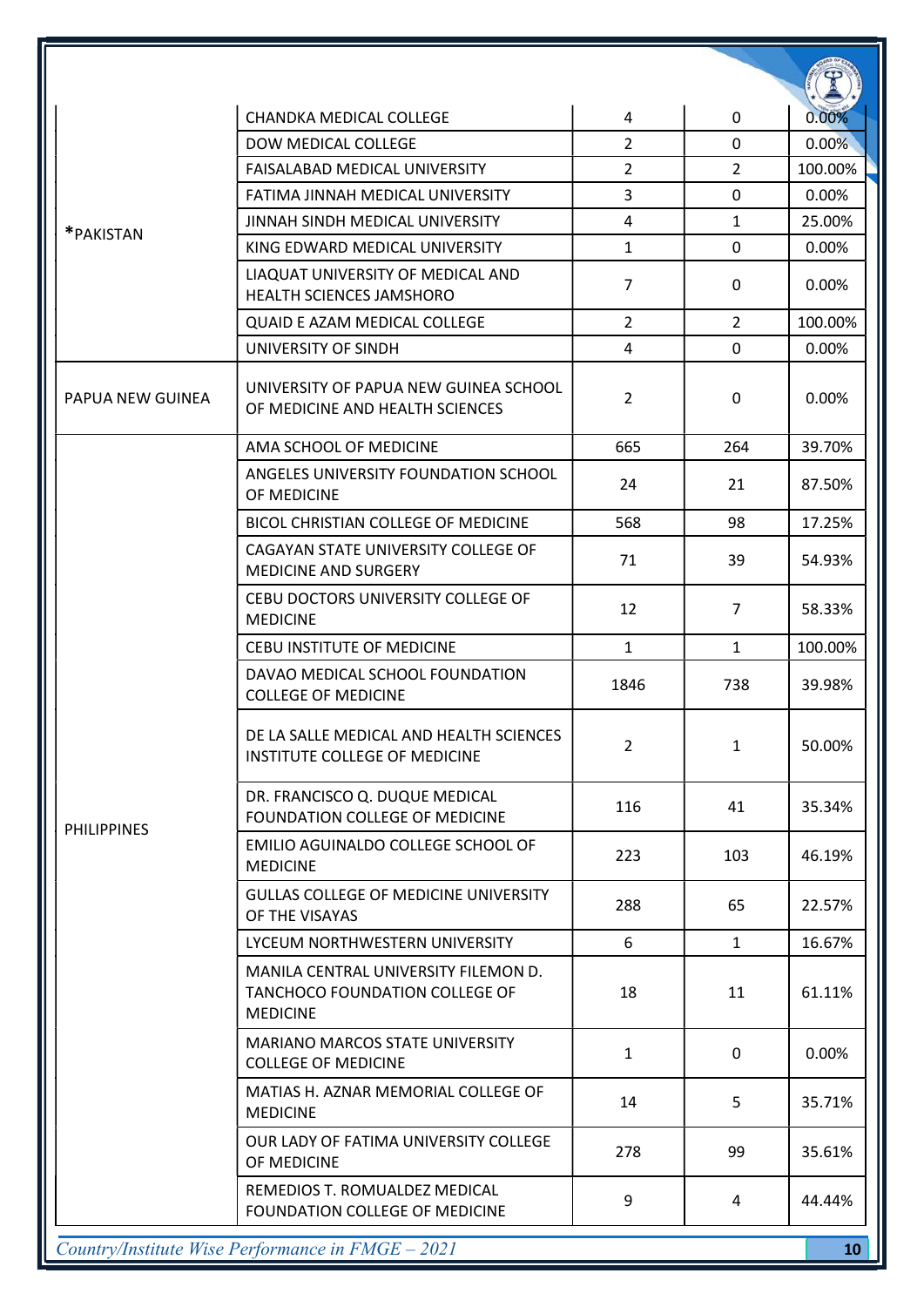|                           | SOUTHWESTERN UNIVERSITY PHINMA                                                               | 3              | $\overline{2}$ | 66.67%   |
|---------------------------|----------------------------------------------------------------------------------------------|----------------|----------------|----------|
|                           | SOUTHWESTERN UNIVERSITY SCHOOL OF<br><b>MEDICINE</b>                                         | 55             | 32             | 58.18%   |
|                           | ST. LOUIS UNIVERSITY SCHOOL OF MEDICINE                                                      | $\overline{2}$ | 1              | 50.00%   |
|                           | ST. PAUL UNIVERSITY PHILIPPINES SCHOOL<br>OF MEDICINE                                        | $\overline{7}$ | 4              | 57.14%   |
|                           | UNIVERSITY OF NORTHERN PHILIPPINES<br><b>COLLEGE OF MEDICINE</b>                             | 461            | 201            | 43.60%   |
|                           | UNIVERSITY OF PERPETUAL HELP SYSTEM<br>DALTA JONELTA FOUNDATION SCHOOL OF<br><b>MEDICINE</b> | 747            | 275            | 36.81%   |
|                           | UNIVERSITY OF THE PHILIPPINES MANILA<br><b>COLLEGE OF MEDICINE</b>                           | $\overline{2}$ | $\mathbf{0}$   | 0.00%    |
|                           | <b>VIRGEN MILAGROSA UNIVERSITY</b><br><b>FOUNDATION COLLEGE OF MEDICINE</b>                  | 24             | 6              | 25.00%   |
| <b>POLAND</b>             | MEDICAL UNIVERSITY OF GDANSK FACULTY<br>OF MEDICINE                                          | $\mathbf{1}$   | $\mathbf{0}$   | 0.00%    |
|                           | ASSOCIATION OF INTERNATIONAL MEDICAL<br><b>STUDENTS OF ORADEA</b>                            | 1              | 1              | 100.00%  |
|                           | CAROL DAVILA UNIVERSITY OF MEDICINE<br><b>AND PHARMACY</b>                                   | 3              | 1              | 33.33%   |
|                           | ORADEA UNIVERSITY                                                                            | $\overline{2}$ | 0              | 0.00%    |
| <b>ROMANIA</b>            | OVIDIUS UNIVERSITY OF CONSTANTA                                                              | $\mathbf{1}$   | 0              | 0.00%    |
|                           | UNIVERSITATEA DE MEDICINA SI FARMACIE<br><b>VICTOR BABES</b>                                 | $\overline{2}$ | 1              | 50.00%   |
|                           | UNIVERSITATEA DIN ORADEA FACULTATEA<br>DE MEDICINA SI FARMACIE                               | 1              | 0              | 0.00%    |
|                           | UNIVERSITY OF ORADEA                                                                         | $\mathbf{1}$   | $\mathbf 0$    | 0.00%    |
|                           | AMUR STATE MEDICAL ACADEMY                                                                   | $\mathbf{1}$   | $\mathbf 0$    | $0.00\%$ |
|                           | ASTRAKHAN STATE MEDICAL UNIVERSITY                                                           | 13             | 3              | 23.08%   |
|                           | BASHKIR STATE MEDICAL UNIVERSITY                                                             | 47             | 14             | 29.79%   |
| <b>RUSSIAN FEDERATION</b> | BELGOROD NATIONAL RESEARCH UNIVERSITY<br><b>MEDICAL INSTITUTE</b>                            | 158            | 49             | 31.01%   |
|                           | CHUVASH STATE UNIVERSITY MEDICAL<br><b>INSTITUTE</b>                                         | 3              | $\mathbf{0}$   | 0.00%    |
|                           | CRIMEA STATE MEDICAL UNIVERSITY                                                              | $\mathbf{1}$   | $\mathbf{1}$   | 100.00%  |
|                           | CRIMEAN FEDERAL UNIVERSITY NAMED<br>AFTER V.I.VERNADSKY                                      | 3              | $\mathbf{1}$   | 33.33%   |
|                           | DAGESTAN STATE MEDICAL UNIVERSITY                                                            | 62             | 8              | 12.90%   |
|                           | FIRST MOSCOW STATE MEDICAL UNIVERSITY<br>NAMED AFTER I. M. SECHENOV                          | 22             | $\mathbf{1}$   | 4.55%    |

 $\frac{1}{2}$  Country/Institute Wise Performance in FMGE – 2021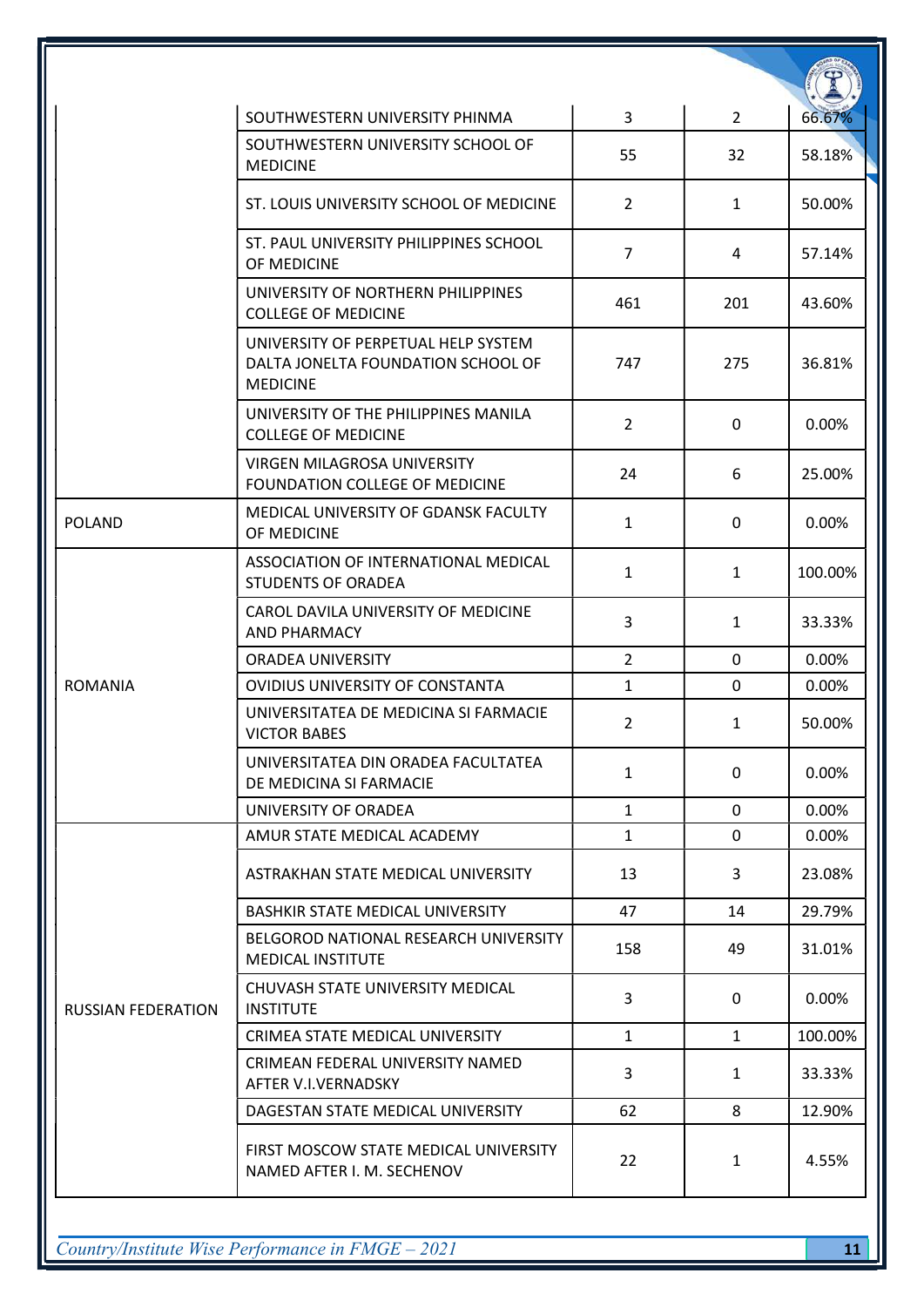| INTERNATIONAL UNIVERSITY FOR<br>FUNDAMENTAL STUDIES, OXFORD<br>EDUCATIONAL NETWORK | 1   | 0              | 0.00%   |
|------------------------------------------------------------------------------------|-----|----------------|---------|
| IRKUTSK STATE MEDICAL UNIVERSITY                                                   | 4   | $\mathbf{1}$   | 25.00%  |
| IZHEVSK STATE MEDICAL ACADEMY ISMA                                                 | 17  | $\mathbf{1}$   | 5.88%   |
| KABARDINO BALKARIAN STATE UNIVERSITY<br><b>FACULTY OF MEDICINE</b>                 | 3   | 0              | 0.00%   |
| KAZAN FEDERAL UNIVERSITY INSTITUTE OF<br>FUNDAMENTAL MEDICINE AND BIOLOGY          | 10  | 10             | 100.00% |
| KAZAN STATE MEDICAL UNIVERSITY                                                     | 305 | 138            | 45.25%  |
| KUBAN STATE MEDICAL UNIVERSITY                                                     | 53  | 4              | 7.55%   |
| KURSK STATE MEDICAL UNIVERSITY                                                     | 291 | 68             | 23.37%  |
| MEDICAL INSTITUTE OF TAMBOV STATE<br>UNIVERSITY NAMED AFTER G. R. DERZHAVIN        | 140 | 48             | 34.29%  |
| MORDOVIAN STATE UNIVERSITY N. P.<br>OGAREV MEDICAL FACULTY                         | 18  | 5              | 27.78%  |
| NATIONAL RESEARCH OGAREV MORDOVIA<br>STATE UNIVERSITY MEDICAL FACULTY              | 50  | 18             | 36.00%  |
| NORTH OSSETIAN STATE MEDICAL ACADEMY                                               | 1   | 0              | 0.00%   |
| NORTH WESTERN STATE MEDICAL<br>UNIVERSITY I. I. MECHNIKOV                          | 99  | 9              | 9.09%   |
| NORTHERN STATE MEDICAL UNIVERSITY                                                  | 269 | 70             | 26.02%  |
| OREL STATE UNIVERSITY MEDICAL INSTITUTE                                            | 76  | 17             | 22.37%  |
| ORENBURG STATE MEDICAL UNIVERSITY                                                  | 170 | 71             | 41.76%  |
| ORYOL STATE UNIVERSITY MEDICAL<br><b>INSTITUTE</b>                                 | 52  | 13             | 25.00%  |
| PENZA STATE UNIVERSITY MEDICAL<br><b>INSTITUTE</b>                                 | 177 | 40             | 22.60%  |
| PEOPLE S FRIENDSHIP UNIVERSITY OF RUSSIA<br><b>FACULTY OF MEDICINE</b>             | 11  | 4              | 36.36%  |
| PERM STATE MEDICAL UNIVERSITY NAMED<br>AFTER ACADEMICIAN E. A. WAGNER              | 20  | $\overline{7}$ | 35.00%  |
| PRIVOLZHSKY RESEARCH MEDICAL<br><b>UNIVERSITY</b>                                  | 116 | 49             | 42.24%  |
| ROSTOV STATE MEDICAL UNIVERSITY                                                    | 117 | 6              | 5.13%   |
| RUSSIAN NATIONAL RESEARCH MEDICAL<br>UNIVERSITY NAMED AFTER N. I. PIROGOV          | 31  | 3              | 9.68%   |

 $Country/Institute Wise Performance in FMGE-2021$  12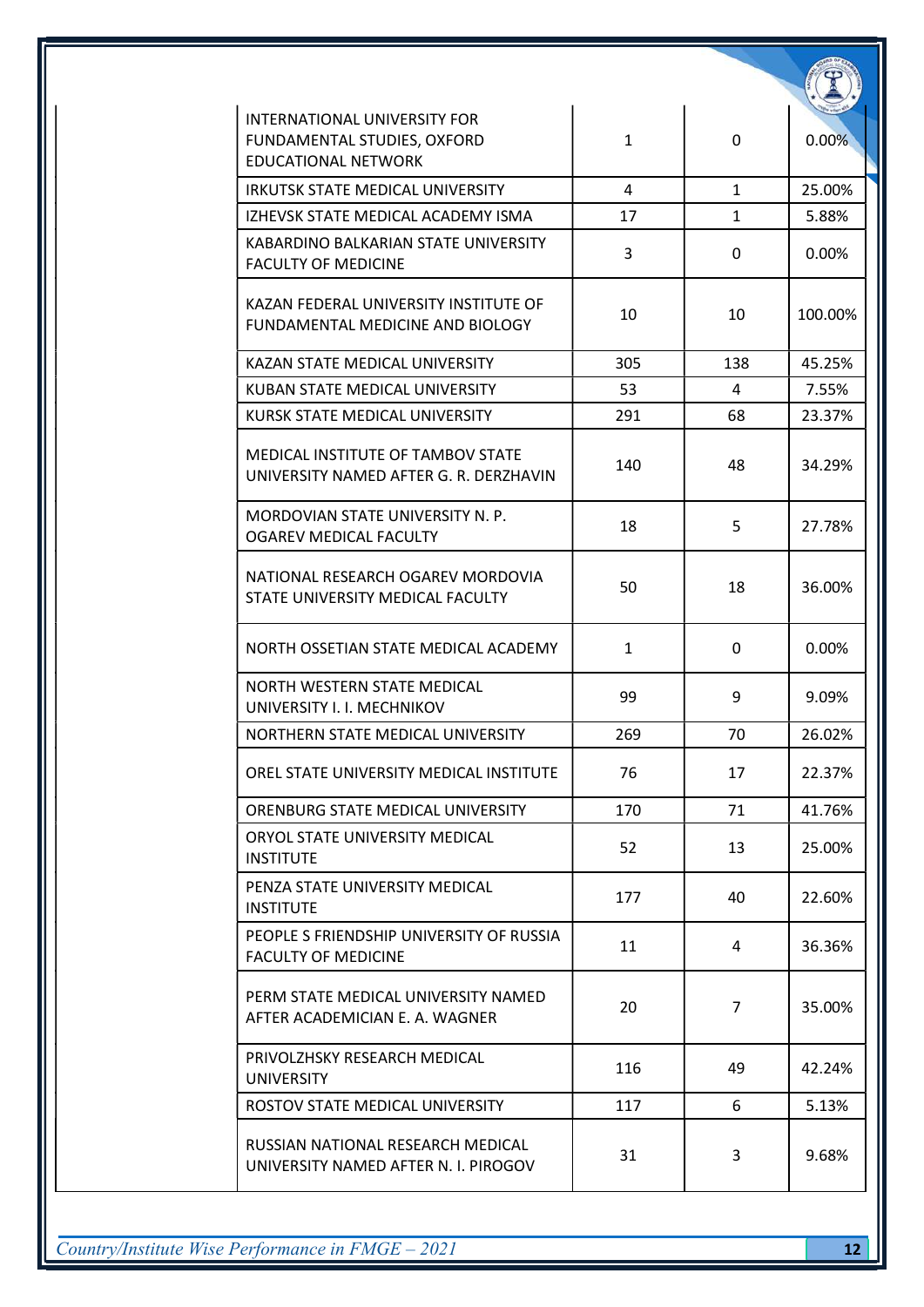|                       | RYAZAN STATE IVAN PETROVICH PAVLOV<br>MEDICAL UNIVERSITY MEDICAL FACULTY   | 67             | 22             | 32.84%  |
|-----------------------|----------------------------------------------------------------------------|----------------|----------------|---------|
|                       | SAINT PETERSBURG PAVLOV STATE MEDICAL<br><b>UNIVERSITY</b>                 | 13             | $\mathbf{1}$   | 7.69%   |
|                       | SAINT PETERSBURG STATE PEDIATRIC<br><b>MEDICAL UNIVERSITY</b>              | 19             | 0              | 0.00%   |
|                       | SAINT PETERSBURG STATE UNIVERSITY<br><b>FACULTY OF MEDICINE</b>            | $\mathbf{1}$   | 0              | 0.00%   |
|                       | SAMARA STATE MEDICAL UNIVERSITY                                            | 12             | $\mathbf{0}$   | 0.00%   |
|                       | SARATOV STATE MEDICAL UNIVERSITY<br>NAMED AFTER V. I. RAZUMOVSKY           | 60             | 16             | 26.67%  |
|                       | SIBERIAN STATE MEDICAL UNIVERSITY                                          | 4              | $\overline{2}$ | 50.00%  |
|                       | SMOLENSK STATE MEDICAL UNIVERSITY                                          | 422            | 161            | 38.15%  |
|                       | STAVROPOL STATE MEDICAL UNIVERSITY                                         | 472            | 62             | 13.14%  |
|                       | TULA STATE UNIVERSITY MEDICAL INSTITUTE                                    | $\mathbf{1}$   | 1              | 100.00% |
|                       | <b>TVER STATE MEDICAL UNIVERSITY</b>                                       | 520            | 100            | 19.23%  |
|                       | ULYANOVSK STATE UNIVERSITY MEDICAL<br>FACULTY NAMED AFTER T. Z. BIKTIMIROV | 22             | 3              | 13.64%  |
|                       | V.I. VERNADSKY CRIMEAN FEDERAL<br><b>UNIVERSITY</b>                        | 3              | 1              | 33.33%  |
|                       | <b>VOLGOGRAD STATE MEDICAL UNIVERSITY</b>                                  | 424            | 73             | 17.22%  |
|                       | <b>VORONEZH STATE MEDICAL UNIVERSITY</b><br>NAMED AFTER N. N. BURDENKO     | 128            | 17             | 13.28%  |
|                       | YAROSLAVL STATE MEDICAL UNIVERSITY                                         | 6              | $\mathbf{1}$   | 16.67%  |
| SAINT KITTS AND NEVIS | INTERNATIONAL UNIVERSITY OF THE HEALTH<br><b>SCIENCES IUHS</b>             | 28             | 3              | 10.71%  |
|                       | SAINT KITTS AND NEVIS                                                      | $\mathbf{1}$   | $\mathbf 0$    | 0.00%   |
|                       | WINDSOR UNIVERSITY SCHOOL OF MEDICINE                                      | 6              | $\mathbf{1}$   | 16.67%  |
| <b>SAINT LUCIA</b>    | AMERICAN INTERNATIONAL MEDICAL<br>UNIVERSITY SCHOOL OF MEDICINE            | 88             | 20             | 22.73%  |
| SAUDI ARABIA          | BATTERJEE MEDICAL COLLEGE FOR SCIENCES<br>AND TECHNOLOGY                   | $\mathbf{1}$   | $\mathbf{1}$   | 100.00% |
|                       | IBN SINA NATIONAL COLLEGE FOR MEDICAL<br>STUDIES FACULTY OF MEDICINE       | $\overline{2}$ | $\mathbf{1}$   | 50.00%  |
| <b>SEYCHELLES</b>     | UNIVERSITY OF SEYCHELLES AMERICAN<br>INSTITUTE OF MEDICINE USAIM           | $\overline{2}$ | 0              | 0.00%   |
| <b>SINGAPORE</b>      | DUKE NUS MEDICAL SCHOOL                                                    | $\mathbf{1}$   | $\mathbf{1}$   | 100.00% |
| SUDAN                 | <b>FACULTY OF MEDICINE NATIONAL</b><br>UNIVERSITY SUDAN                    | 3              | 1              | 33.33%  |

 $Country/Institute Wise Performance in FMGE-2021$  13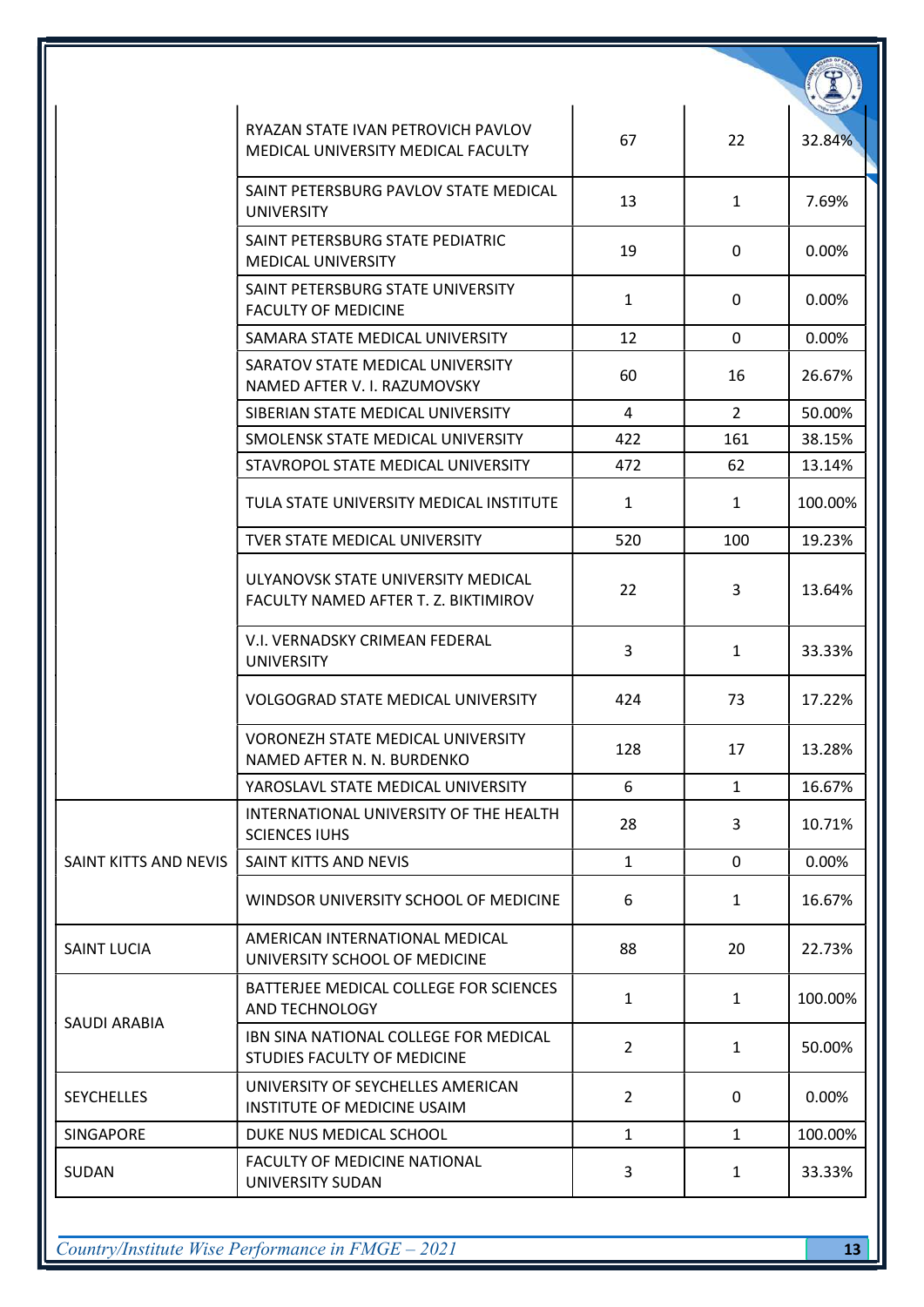| <b>TAJIKISTAN</b>                            | ABUALI IBNO SINO TAJIK STATE MEDICAL<br><b>UNIVERSITY</b>                                     | $\mathbf{1}$   | 0              | 0.00%   |
|----------------------------------------------|-----------------------------------------------------------------------------------------------|----------------|----------------|---------|
|                                              | AVICENNA TAJIK STATE MEDICAL UNIVERSITY                                                       | 679            | 143            | 21.06%  |
|                                              | TAJIK NATIONAL UNIVERSITY                                                                     | $\mathbf{1}$   | $\mathbf{0}$   | 0.00%   |
| <b>TANZANIA UNITED</b><br><b>REPUBLIC OF</b> | <b>INTERNATIONAL MEDICAL &amp;</b><br>TECHNOLOGICAL UNIVERSITY COLLEGE OF<br><b>MEDICINE</b>  | 3              | $\mathbf{0}$   | 0.00%   |
| <b>UGANDA</b>                                | MAKERERE UNIVERSITY SCHOOL OF<br><b>MEDICINE</b>                                              | 3              | 3              | 100.00% |
|                                              | <b>BOGOMOLETS NATIONAL MEDICAL</b><br><b>UNIVERSITY</b>                                       | 135            | 52             | 38.52%  |
|                                              | <b>BUKOVINIAN STATE MEDICAL UNIVERSITY</b>                                                    | 541            | 149            | 27.54%  |
|                                              | CRIMEA STATE MEDICAL UNIVERSITY NAMED<br>AFTER S. I. GEORGIEVSKY                              | $\mathbf{1}$   | $\mathbf{0}$   | 0.00%   |
| <b>UKRAINE</b>                               | DANYLO HALYTSKY LVIV NATIONAL MEDICAL<br><b>UNIVERSITY</b>                                    | 17             | $\overline{2}$ | 11.76%  |
|                                              | DNIPRO MEDICAL INSTITUTE OF<br>TRADITIONAL AND NON TRADITIONAL<br><b>MEDICINE</b>             | 5              | 0              | 0.00%   |
|                                              | DNIPRO STATE MEDICAL UNIVERSITY                                                               | 150            | 54             | 36.00%  |
|                                              | DNIPROPETROVSK MEDICAL ACADEMY OF<br>HEALTH MINISTRY OF UKRAINE                               | 92             | 21             | 22.83%  |
|                                              | DONETSK NATIONAL MEDICAL UNIVERSITY<br><b>FACULTY OF GENERAL MEDICINE</b>                     | 15             | $\overline{2}$ | 13.33%  |
|                                              | I. YA. HORBACHEVSKY TERNOPIL NATIONAL<br><b>MEDICAL UNIVERSITY</b>                            | 18             | $\overline{2}$ | 11.11%  |
|                                              | I. YA. HORBACHEVSKY TERNOPIL STATE<br><b>MEDICAL UNIVERSITY</b>                               | 21             | 5              | 23.81%  |
|                                              | INTERNATIONAL ACADEMY OF ECOLOGY AND<br><b>MEDICINE</b>                                       | 14             | 3              | 21.43%  |
|                                              | <b>IVANO FRANKIVSK NATIONAL MEDICAL</b><br><b>UNIVERSITY</b>                                  | 225            | 58             | 25.78%  |
|                                              | KHARKIV INSTITUTE OF MEDICINE AND<br><b>BIOMEDICAL SCIENCES FACULTY OF</b><br><b>MEDICINE</b> | 1              | 0              | 0.00%   |
|                                              | KHARKIV INTERNATIONAL MEDICAL<br><b>UNIVERSITY</b>                                            | $\overline{7}$ | $\mathbf{1}$   | 14.29%  |
|                                              | KHARKIV NATIONAL MEDICAL UNIVERSITY                                                           | 451            | 156            | 34.59%  |
|                                              | KHARKIV STATE MEDICAL UNIVERSITY                                                              | $\mathbf{1}$   | $\mathbf{0}$   | 0.00%   |
|                                              | KYIV MEDICAL UNIVERSITY FACULTY OF<br><b>MEDICINE</b>                                         | 39             | 8              | 20.51%  |

Country/Institute Wise Performance in FMGE – 2021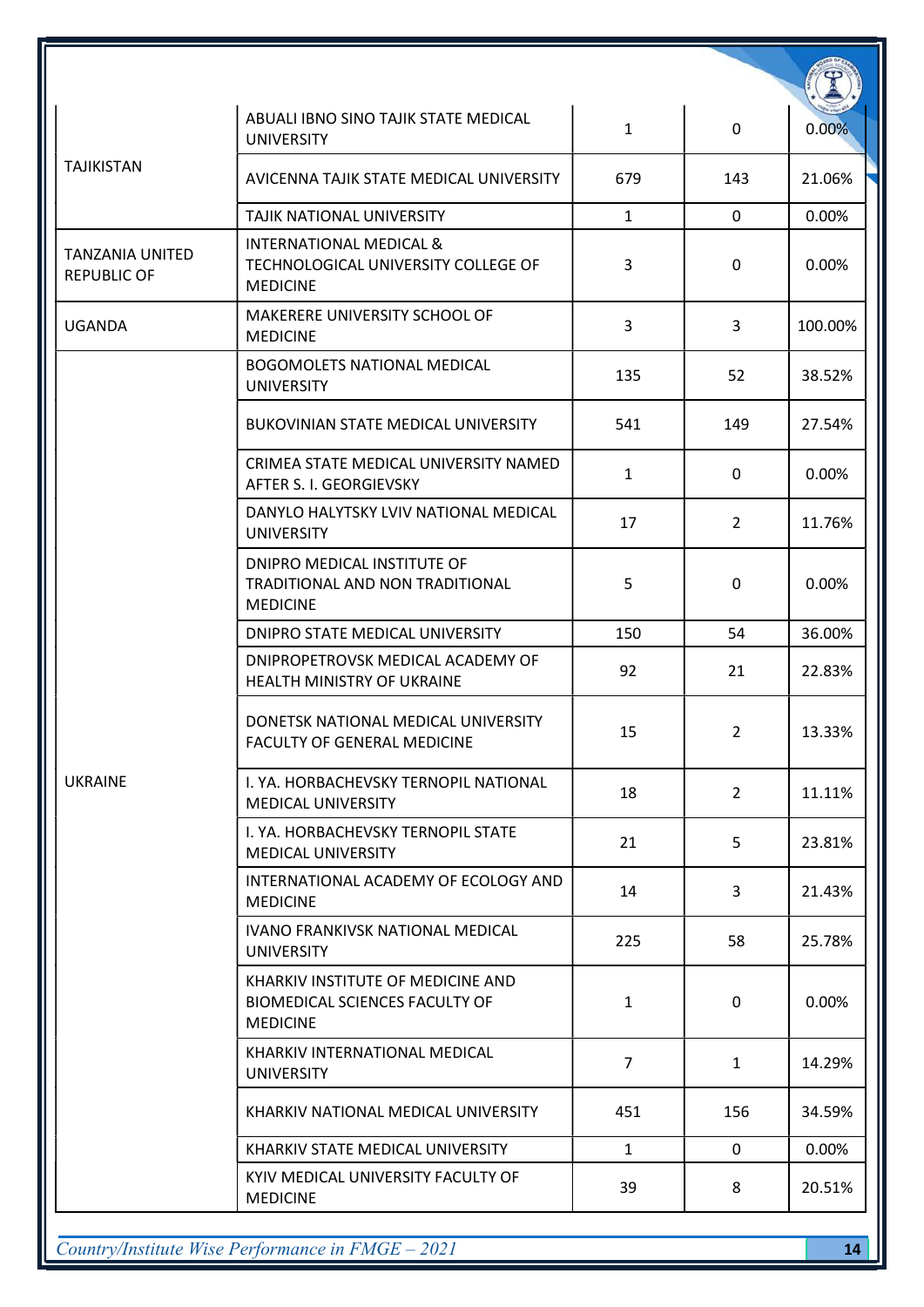|                                       | <b>LUGANSK STATE MEDICAL UNIVERSITY</b>                                                              | 381          | 31             | 8.14%   |
|---------------------------------------|------------------------------------------------------------------------------------------------------|--------------|----------------|---------|
| <b>UNITED ARAB</b><br><b>EMIRATES</b> | LVIV MEDICAL INSTITUTE                                                                               | $\mathbf{1}$ | $\mathbf{1}$   | 100.00% |
|                                       | M. GORKY DONETSK STATE MEDICAL<br><b>UNIVERSITY</b>                                                  | $\mathbf{1}$ | 0              | 0.00%   |
|                                       | MEDICAL ACADEMY NAMED AFTER S.I.<br><b>GEORGIEVSKY OF VERNADSKY CFU</b>                              | 318          | 111            | 34.91%  |
|                                       | ODESSA NATIONAL MEDICAL UNIVERSITY                                                                   | 572          | 139            | 24.30%  |
|                                       | POLTAVA STATE MEDICAL UNIVERSITY                                                                     | 11           | 5              | 45.45%  |
|                                       | SUMY STATE UNIVERSITY MEDICAL INSTITUTE                                                              | 26           | 6              | 23.08%  |
|                                       | UKRAINIAN MEDICAL STOMATOLOGICAL<br><b>ACADEMY</b>                                                   | 4            | $\overline{2}$ | 50.00%  |
|                                       | UZHHOROD NATIONAL UNIVERSITY FACULTY<br>OF MEDICINE                                                  | 213          | 69             | 32.39%  |
|                                       | V.N. KARAZIN KHARKIV NATIONAL<br>UNIVERSITY SCHOOL OF MEDICINE                                       | 379          | 107            | 28.23%  |
|                                       | VINNITSA NATIONAL PIROGOV MEMORIAL<br><b>MEDICAL UNIVERSITY</b>                                      | 125          | 39             | 31.20%  |
|                                       | ZAPORIZHZHIA STATE MEDICAL UNIVERSITY                                                                | 284          | 51             | 17.96%  |
|                                       | ZAPOROZHYE STATE MEDICAL UNIVERSITY                                                                  | 263          | 49             | 18.63%  |
|                                       | DUBAI MEDICAL COLLEGE FOR GIRLS                                                                      | 3            | $\overline{2}$ | 66.67%  |
|                                       | <b>GULF MEDICAL UNIVERSITY COLLEGE OF</b><br><b>MEDICINE</b>                                         | 4            | 3              | 75.00%  |
|                                       | RAK COLLEGE OF MEDICAL SCIENCES                                                                      | 12           | 11             | 91.67%  |
| <b>YEMEN</b>                          | HADHRAMOUT UNIVERSITY OF SCIENCE AND<br>TECHNOLOGY COLLEGE OF MEDICINE AND<br><b>HEALTH SCIENCES</b> | $\mathbf{1}$ | $\mathbf{1}$   | 100.00% |
| <b>SOTHERS</b>                        | <b>SOTHERS</b>                                                                                       | 131          | 36             | 27.48%  |
| <b>Total</b>                          |                                                                                                      | 40740        | 9996           | 24.54%  |

# This includes candidates who were later declared ineligible after appearance in FMGE.

\*Pass Percentage of Pakistan Universities may change with declaration of withheld result of some candidates.

\$Candidates have failed to indicate the name of country of their primary medical qualification in Application form.

Note: The names of the University/Institute/College of primary medical qualification are chosen by candidates from the offered dropdown details. Some candidates happen to choose "OTHERS" option instead of choosing the University/Institute/College name mentioned in drop down and type the name in an open text box as per their choice. This might be the reason for some of the University/Institute/College appearing more than once in the above report with slight differences in the name. The readers of the report are advised to refer the report accordingly.

Country/Institute Wise Performance in  $FMGE - 2021$  15